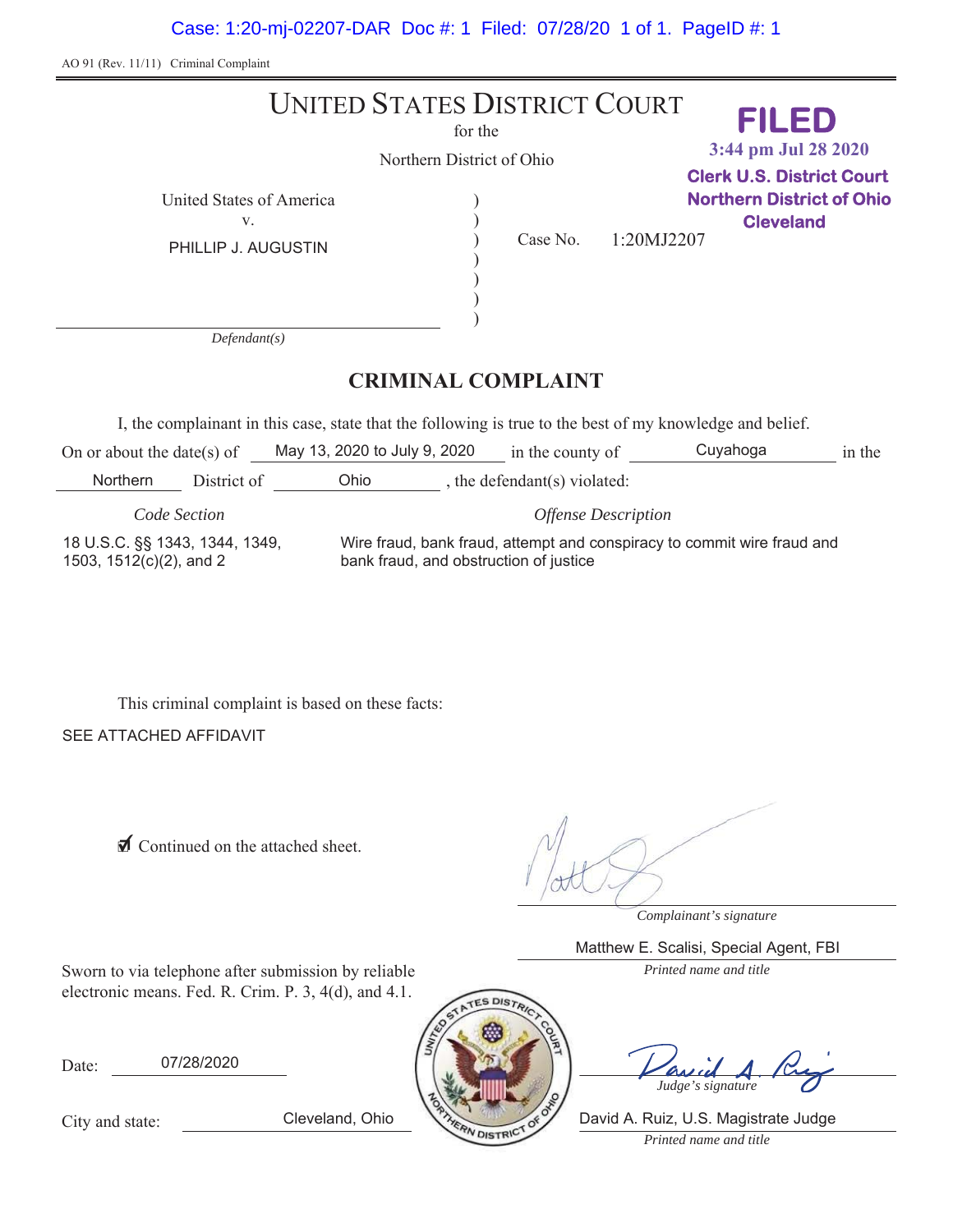Case: 1:20-mj-02207-DAR Doc #: 1-1 Filed: 07/28/20 1 of 26. PageID #: 2

#### **AFFIDAVIT**

1:20MJ2207

I, Matthew Scalisi, being first duly sworn, hereby depose and state as follows:

### **INTRODUCTION AND AGENT BACKGROUND**

1. I make this affidavit in support of criminal complaints charging PHILLIP J. AUGUSTIN (aka, PJ Augustin or Augustine) ("Augustin") and WYLEIA NASHON WILLIAMS (aka, Nashon Matthews) ("Williams") (together, "Defendants"), with wire fraud, bank fraud, attempt and conspiracy to commit wire fraud and bank fraud, in violation of 18 U.S.C. §§ 1343, 1344, 1349, and 2, and charging Augustin with obstruction of justice, in violation of 18 U.S.C. §§ 1503 and  $1512(c)(2)$ , from on or about May 13, 2020 to on or about July 9, 2020, in the Northern District of Ohio, Eastern Division, and elsewhere.

2. Defendants have devised and participated in a scheme to obtain by fraud millions of dollars in forgivable loans through the Paycheck Protection Program ("PPP") and other government programs, conspiring with two people now cooperating with the investigation ("CHS 2" and "CHS 3"), and others.<sup>1</sup> Early in the scheme, Augustin obtained a fraudulent PPP loan for his own company, Clear Vision Music Group LLC ("Clear Vision"), with CHS 2 providing draft falsified documents for Augustin to use. After submitting that application, Defendants then began to work with CHS 2 on a scheme to submit numerous fraudulent PPP loan applications in order to receive kickbacks from confederate loan applicants. Augustin focused on recruiting numerous confederate PPP loan applicants using his network of business contacts from his work as a manager for professional football players. Augustin also recruited

<sup>&</sup>lt;sup>1</sup> The conduct and charges described in this affidavit are part of a larger investigation that is being conducted in this District and elsewhere. As a result, not all numbered sources and anonymous individuals and entities are described in every filing. I have included in this affidavit only those individuals and entities I have deemed necessary to explain the particular facts set forth here.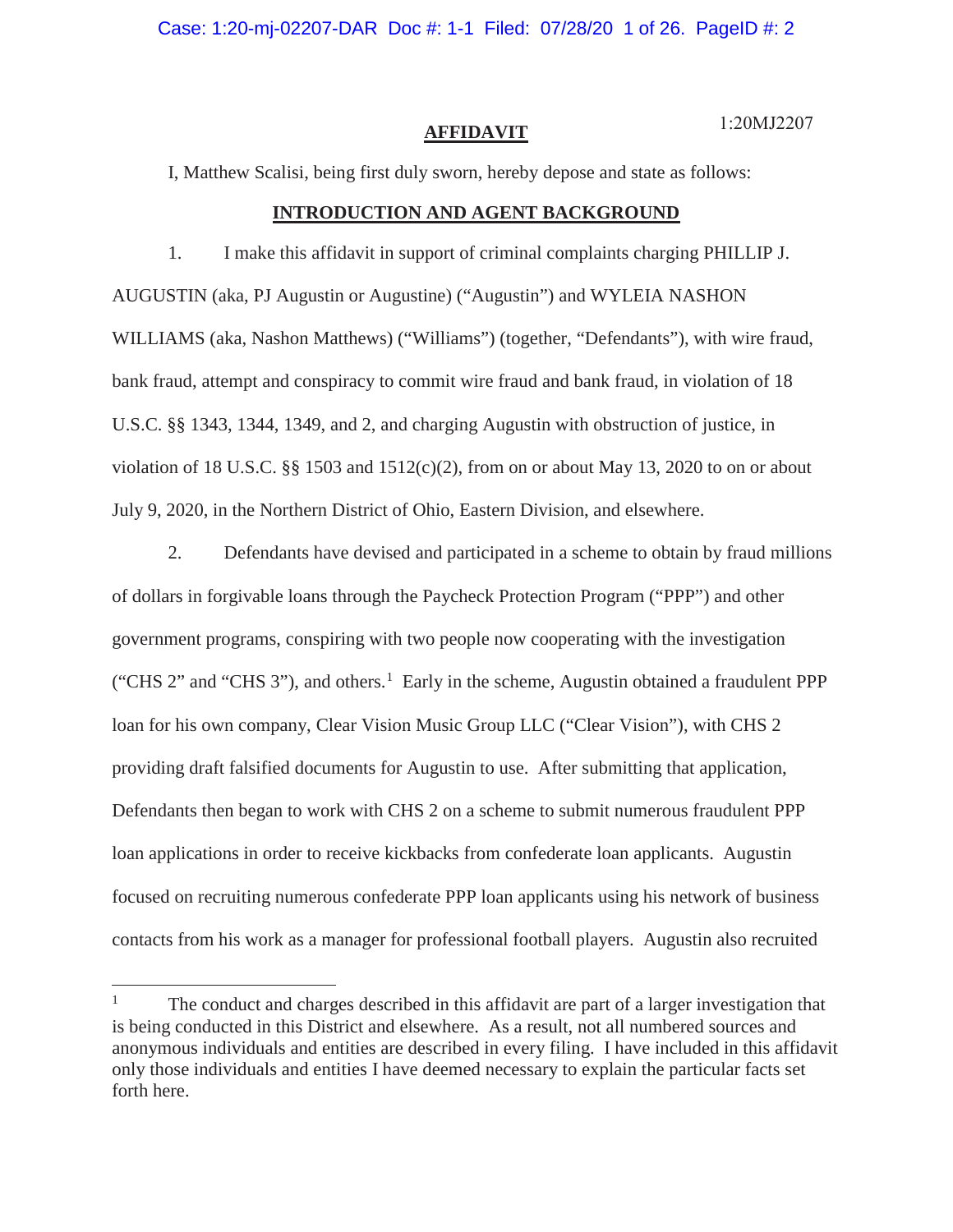#### Case: 1:20-mj-02207-DAR Doc #: 1-1 Filed: 07/28/20 2 of 26. PageID #: 3

Williams to assist in the scheme. Early on, Williams obtained falsified documents from CHS 2 to include in fraudulent applications. Later, she focused on coordinating communications between CHS 2 and the confederates Augustin recruited, primarily by collecting information from them and passing that information to CHS 2 for use in creating falsified documents and applications. To inflate the size of these PPP loans, and the corresponding kickbacks, the conspirators relied on a variety of false statements, including by submitting falsified bank statements and payroll tax forms. For example, the conspirators used nearly identical versions of the same fabricated bank statements, recycled in the PPP applications for multiple companies with minor changes.

3. The conspirators in the scheme planned or prepared at least 90 fraudulent applications, most of which were submitted. Based on the evidence investigators have reviewed to date, CHS 2, Augustin, and their co-conspirators applied for PPP loans that are together worth more than \$24 million dollars, with at least approximately 42 of those loans approved and funded for a total of approximately \$17.4 million. Certain of those loan recipients then wired a kickback of varying amounts, often approximately 25% of the fraudulent loan proceeds, to an account controlled by CHS 2. Because Augustin had originated the scheme with CHS 2 and recruited so many loan applicants, Augustin expected to receive—and often did receive—sizable kickbacks. CHS 2 paid Augustin a share of the kickbacks, often by wiring funds to an account controlled by Augustin. In a six-week period, CHS 2 wired to one of Augustin's accounts kickbacks totaling more than \$900,000.

4. I am a Special Agent with the Federal Bureau of Investigation ("FBI"), and have been since July 7, 2019. As a Special Agent with the FBI, I am assigned to the Complex Financial Crimes Squad. I have obtained extensive training and experience within the FBI on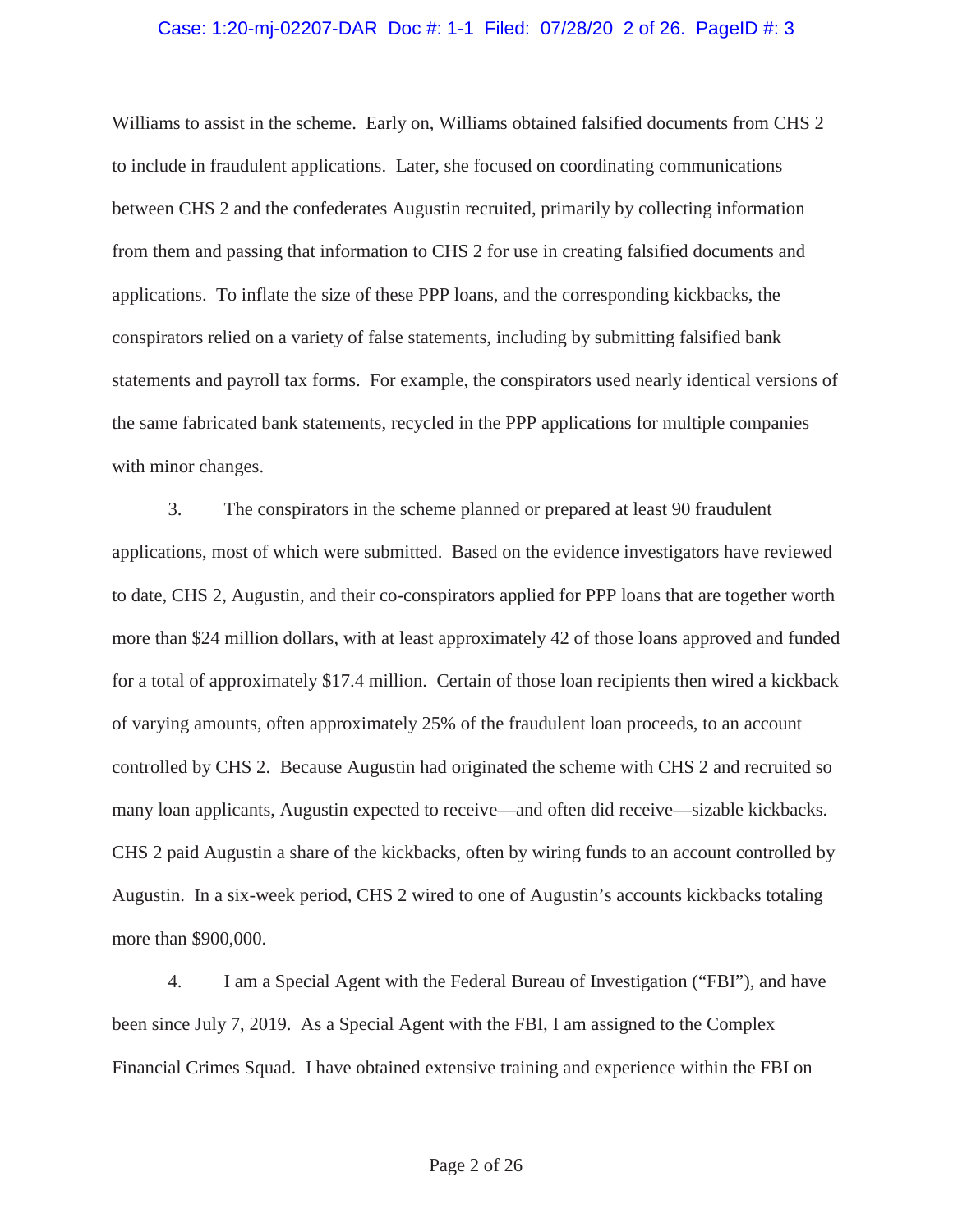#### Case: 1:20-mj-02207-DAR Doc #: 1-1 Filed: 07/28/20 3 of 26. PageID #: 4

investigating financial crimes leading to federal prosecutions. Prior to becoming a Special Agent with the FBI, I was a Special Agent with the United States Secret Service ("USSS") from July of 2016 to July of 2019. While working out of the Chicago Field Office within the USSS, I was assigned to the Financial Crimes Unit. I have worked on multiple financial crimes cases that involved wire fraud, bank fraud, aggravated identity theft, and other frauds and swindles. Recently, I have been assigned to work with the U.S. Department of Justice and other law enforcement partners, including the Internal Revenue Service – Criminal Investigation ("IRS-CI") and the Small Business Administration Office of Inspector General, to investigate possible fraud associated with the stimulus and economic assistance programs created by the federal government in response to the COVID-19 program.

5. The facts in this affidavit come from my personal observations, my training and experience, and information obtained from my co-case agent, Special Agent Anthony Pizzola of the IRS-CI Cleveland, Ohio office, as well as from other members of law enforcement and from witnesses. This affidavit is intended to show merely that there is sufficient probable cause for the requested warrants and does not set forth all of my knowledge about this matter.

#### **PROBABLE CAUSE**

6. Augustin and CHS 2 originated this scheme to fraudulently obtain governmentbacked, forgivable loans by first obtaining a PPP loan for Augustin's own company, Clear Vision. Immediately thereafter, Augustin brought in Williams to facilitate the scheme, while Augustin focused on recruiting both confederate PPP loan applicants and additional coconspirators who could to recruit even more such confederates. The network of confederates and the scope of the scheme—grew quickly, both through Augustin's network and through broader word of mouth. Although Williams appears to have worked on submitting a number of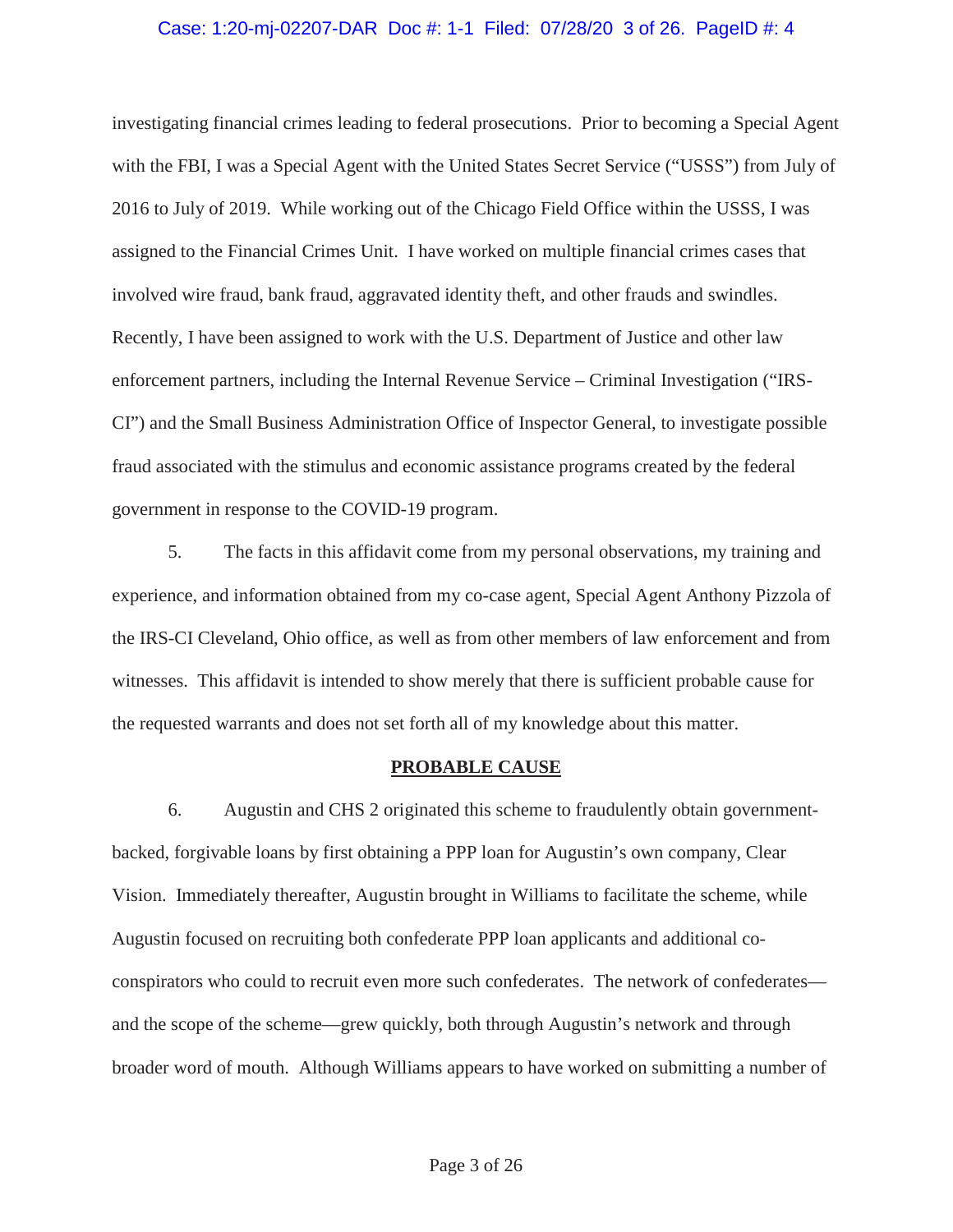## Case: 1:20-mj-02207-DAR Doc #: 1-1 Filed: 07/28/20 4 of 26. PageID #: 5

applications in the days after the Clear Vision application, the scheme soon developed a stable model, with CHS 2 as the operational center, submitting the vast majority of applications. The applications relied on falsified payroll numbers, supporting those figures with counterfeit IRS Forms 941 that CHS 2 and CHS 3 created. CHS 2 also often used counterfeit bank statements to conceal the fact that many of the businesses had little to no funds on hand, and often had little to no ongoing business. Williams largely facilitated communications between confederates and CHS 2, but also falsified checks to submit with some applications. All the while, Augustin continued to recruit confederates and then pressure them to send their kickbacks once their loans were received.

- 7. The following financial institutions are referenced herein:
	- a. Bank 1 is a federally insured bank located in Cincinnati, Ohio.
	- b. Bank 2 is a federally insured bank located in Fort Lee, New Jersey.
	- c. Bank 3 is a federally insured bank located in Salt Lake City, Utah.
	- d. Bank 4 is a federally insured bank located in New York, New York.
	- e. Bank 5 is a federally insured bank located in New York, New York.
	- f. Bank 6 is a federally insured bank located in San Francisco, California.
	- g. Bank 7 is a federally insured bank located in Charlotte, North Carolina.
	- h. Bank 8 is a federally insured credit union located in Vienna, Virginia.
- 8. Bank Processor 1 is a financial technology company located in Redwood City,

California, that enables businesses to apply online for PPP loans from two participating banks, Bank 2 and Bank 3.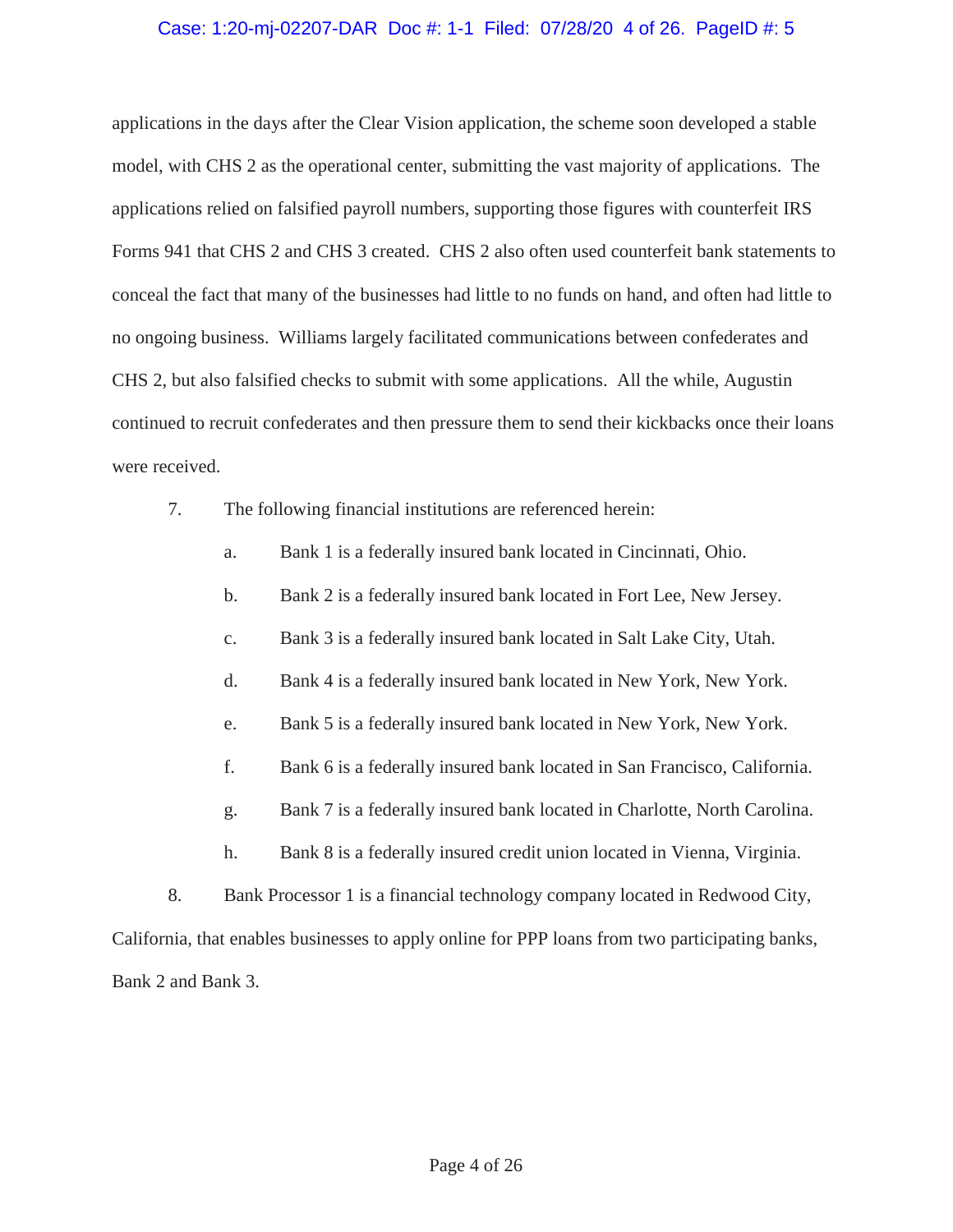# *The Paycheck Protection Program*

9. The Coronavirus Aid, Relief, and Economic Security ("CARES") Act is a federal law enacted in or around March 2020 and designed to provide emergency financial assistance to the millions of Americans who are suffering the economic effects caused by the COVID-19 pandemic. One source of relief provided by the CARES Act was the authorization of up to \$349 billion in forgivable loans to small businesses for job retention and certain other expenses, through a program referred to as the PPP. In or around April 2020, Congress authorized over \$300 billion in additional PPP funding.

10. In order to obtain a PPP loan, a qualifying business must submit a PPP loan application, which is signed by an authorized representative of the business. The PPP loan application requires the business (through its authorized representative) to acknowledge the program rules and make certain affirmative certifications in order to be eligible to obtain the PPP loan. In the PPP loan application, the small business (through its authorized representative) must state, among other things, its: (a) average monthly payroll expenses; and (b) number of employees. These figures are used to calculate the amount of money the small business is eligible to receive under the PPP. In addition, businesses applying for a PPP loan must provide documentation showing their payroll expenses.

11. A PPP loan application must be processed by a participating lender. If a PPP loan application is approved, the participating lender funds the PPP loan using its own monies, which are 100% guaranteed by the Small Business Administration ("SBA"). Data from the application, including information about the borrower, the total amount of the loan, and the listed number of employees, is transmitted by the lender to the SBA in the course of processing the loan.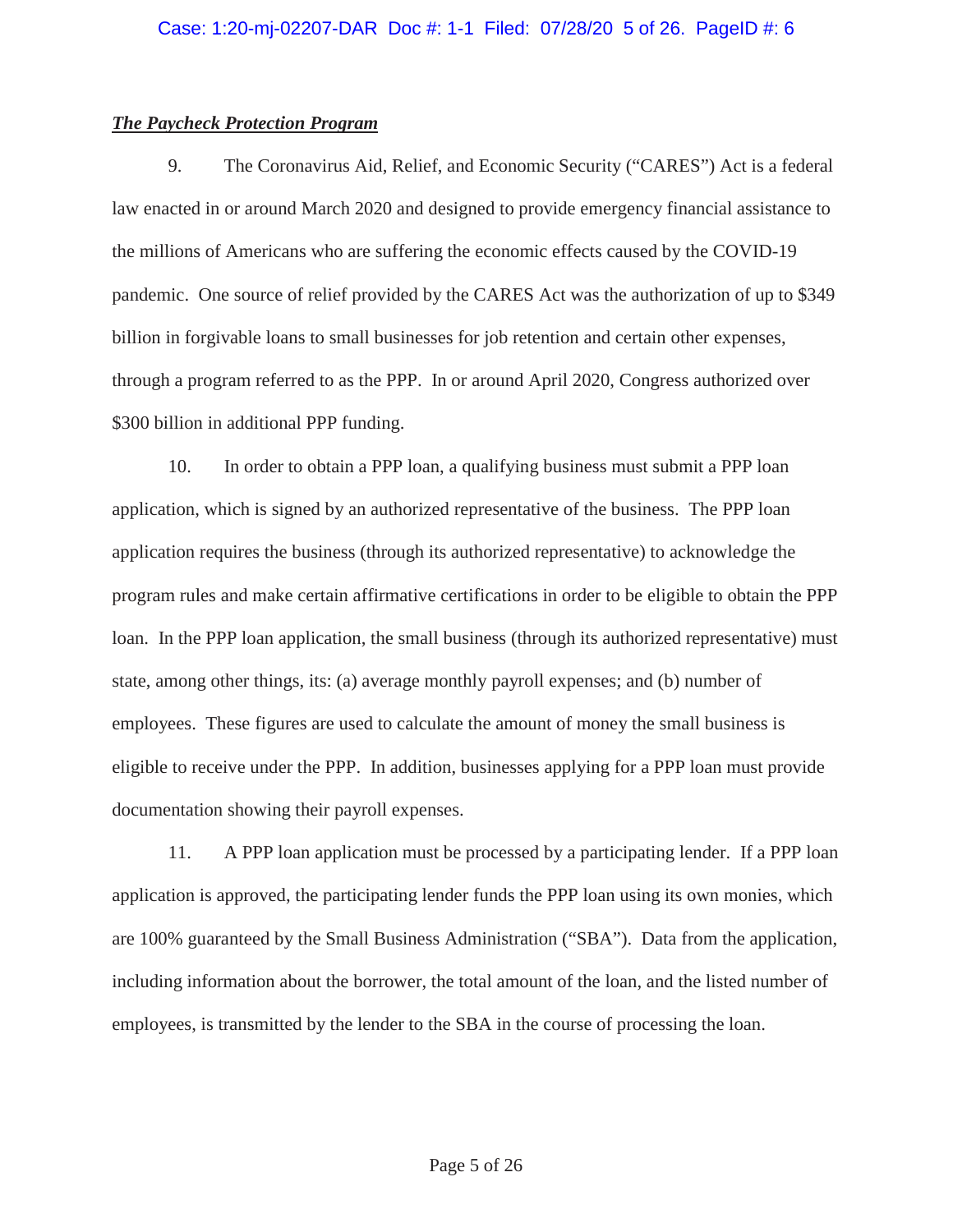# Case: 1:20-mj-02207-DAR Doc #: 1-1 Filed: 07/28/20 6 of 26. PageID #: 7

12. PPP loan proceeds must be used by the business on certain permissible expenses—payroll costs, interest on mortgages, rent, and utilities. The PPP allows the interest and principal on the PPP loan to be entirely forgiven if the business spends the loan proceeds on these expense items within a designated period of time after receiving the proceeds and uses a certain amount of the PPP loan proceeds on payroll expenses.

# *The Fraudulent Clear Vision PPP Loan*

13. On or about May 13, 2020, Augustin and CHS 2 worked together to submit a fraudulent PPP loan application on behalf of Clear Vision, a business owned by Augustin. Augustin submitted a PPP loan of \$84,515 to Bank 3 in Utah, through Bank Processor 1. Augustin reported that Clear Vision had 10 employees, and that the loan would be used to pay their wages.<sup>2</sup>

14. Bank Processor 1 records show that the application was finalized on May 13, 2020, in the name of "clear vision music group llc [capitalization sic]," with an address in Hialeah, Florida. "Phillip Augustin" was listed as Clear Vision's primary contact and 51% owner. Augustin's known personal cellular phone number and email were listed as the contact information.

<sup>&</sup>lt;sup>2</sup> CHS 2 and Augustin had been emailing about obtaining Coronavirus-relief loans dating back to at least March 30, 2020, when Augustin sent CHS 2 a series of emails, attaching photographs of a Clear Vision 2019 tax return and an intake form for "SBA C.A.R.E.S. Relief Loans." Although the return showed a net loss of \$913,420, Augustin reported on the intake form that the business was "producing positive revenue" before February 15, 2020. Contrary to his PPP application, the intake form also reported that Clear Vision had only five employees as of the end of March 2020.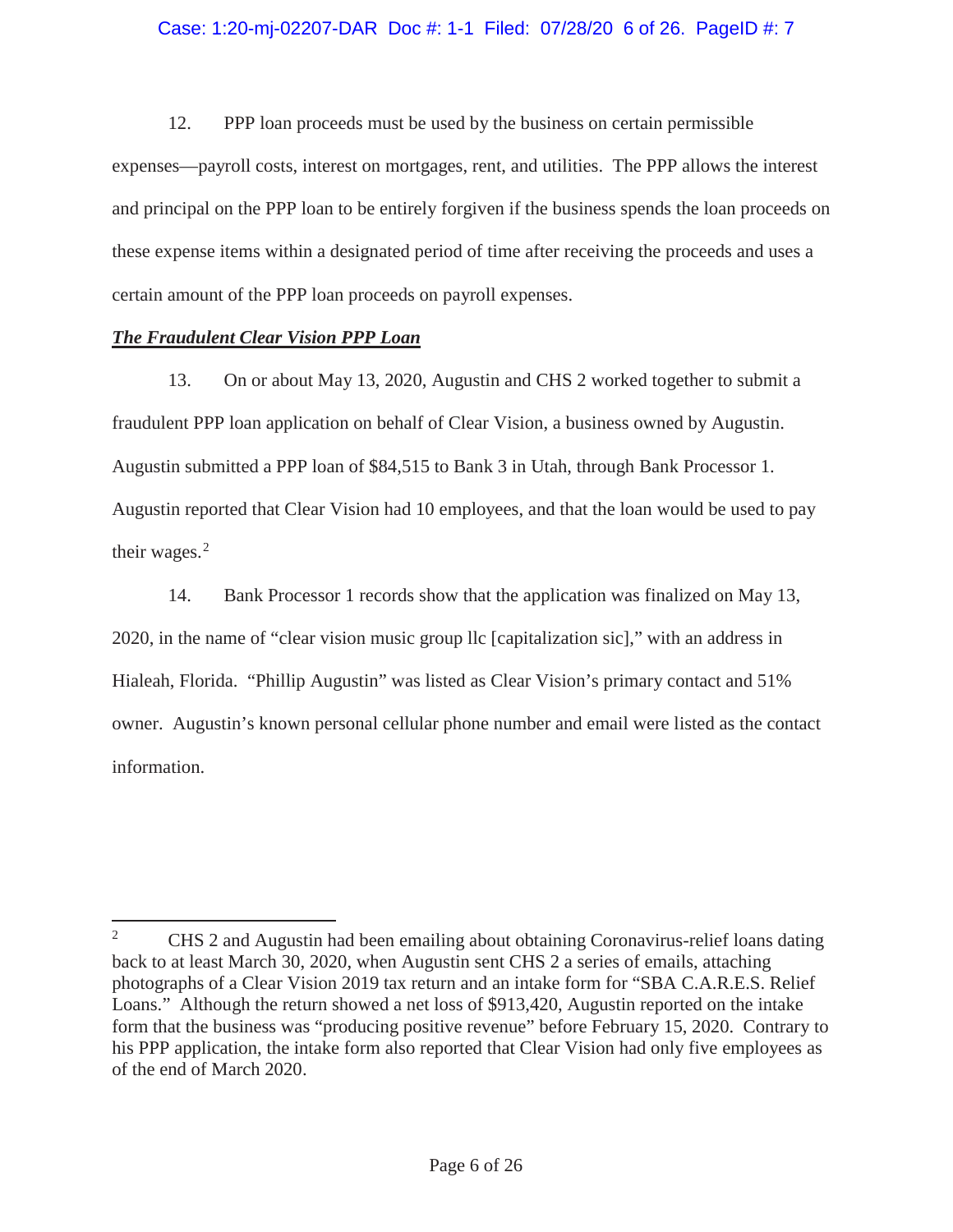### Case: 1:20-mj-02207-DAR Doc #: 1-1 Filed: 07/28/20 7 of 26. PageID #: 8

15. In interviews with investigators, CHS 2 has admitted that the application was based on documents he falsified for Augustin.<sup>3</sup> The application included, for example, a purported February 2020 bank statement for a Bank 6 account ending in 6432. The statement is a clear forgery, bearing an account holder name of "CLEAR VISION MUSIC GROUP" in the address section, but an account holder name of "[Company A]" next to the account number. Company A is an entity unrelated to Clear Vision that is controlled by CHS 2, and CHS 2 has admitted that he was also falsifying bank statements for his own entities, and simply forgot to change the account holder name in both places when providing Augustin a falsified statement to use for the application.

16. The application also included purported IRS Forms 941 (titled, "Employer's Quarterly Federal Tax Return") for all four quarters of 2019. The purported tax forms show quarterly payroll of more than \$100,000 each quarter. That figure yielded the PPP loan application's "Average Monthly Payroll" figure of \$33,806, which determined the \$84,515 amount of the loan. Each was signed by Augustin as the company owner, and also listed Augustin as the company's designee and as a "Paid Preparer," though he is not a paid tax preparer. The Clear Vision Forms 941 follow the same style and pattern as the many other Forms 941 that CHS 2 falsified in the course of the scheme, including in the indicia of fraud.<sup>4</sup>

<sup>&</sup>lt;sup>3</sup> On June 25, 2020, investigators arrested CHS 2 and CHS 3 and executed search warrants at their residences. Following his arrest, CHS 2 chose to cooperate with the investigation in the hope of obtaining favorable consideration in connection with his pending charges. CHS 2 was interviewed on that day, and has continued to cooperate with the investigation after obtaining counsel. Most of his statements related herein have been corroborated by records obtained from third parties or recovered from his electronic devices.

<sup>&</sup>lt;sup>4</sup> As noted above, Augustin was listed as both owner and paid preparer. Dozens of other Forms 941 submitted in this scheme evidence the same error. CHS 2 has admitted that these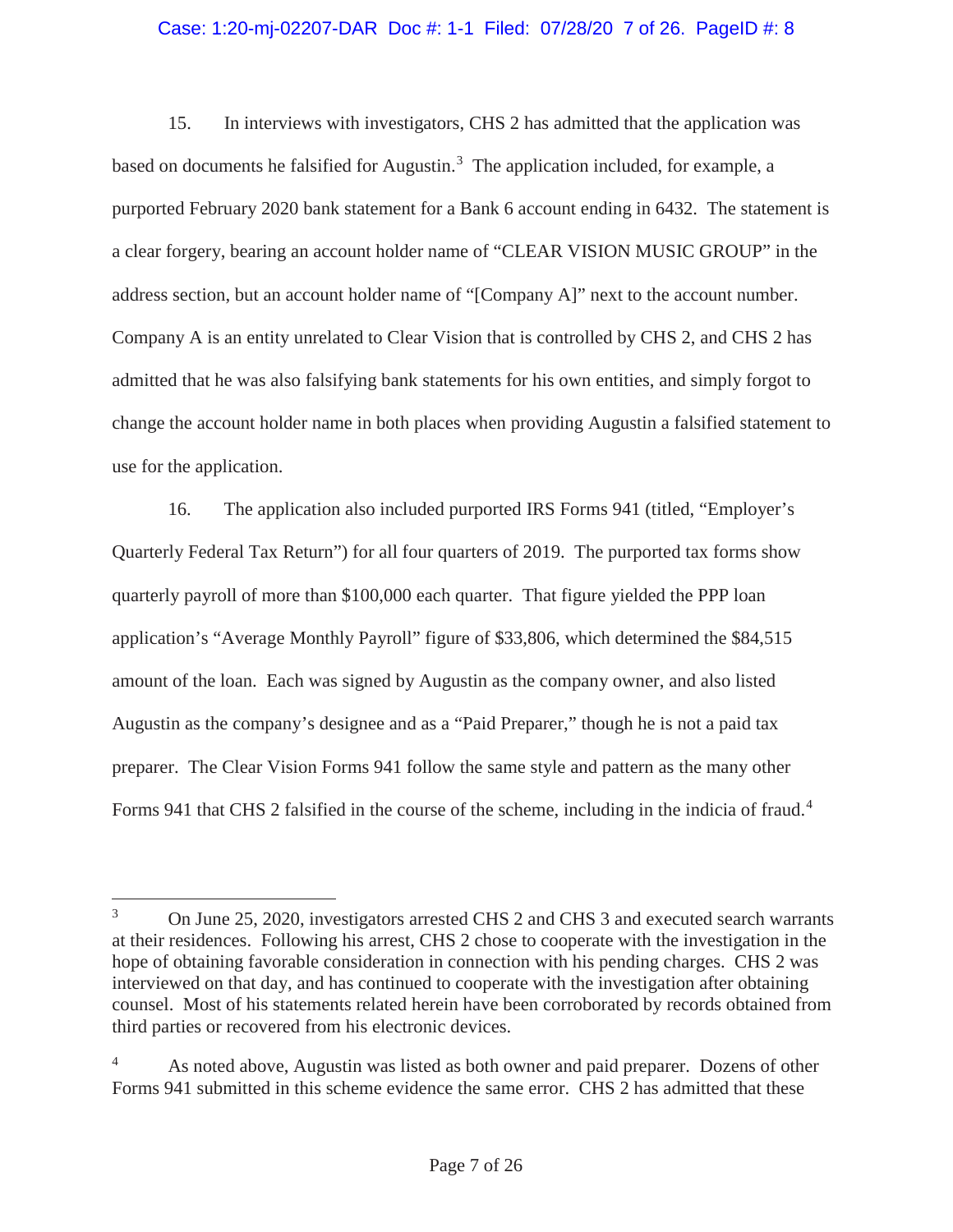# Case: 1:20-mj-02207-DAR Doc #: 1-1 Filed: 07/28/20 8 of 26. PageID #: 9

IRS records show that Clear Vision did not, in fact, file any Forms 941 for any quarter of 2018 or 2019, and Florida Department of Revenue records show that Clear Vision did not report any wages or employees for those years, or for the first quarter of 2020.

17. As described in more detail in the following section, Augustin also sought out the opportunity to speak with investigators through his attorney, and agreed to be interviewed with his attorney present. In that interview on July 6, 2020, Augustin falsely portrayed himself as a victim, admitting that he received hundreds of thousands of dollars in payments from CHS 2 for loan referrals, but claiming to be unaware that the applications CHS 2 was submitting were fraudulent. In that interview, Augustin effectively admitted that the documents submitted with the application were not genuine, as he stated that he provided CHS 2 only Clear Vision's annual corporate tax return, and did not provide any quarterly Forms 941, bank account statement, or information about Clear Vision's payroll for use in the application. Augustin falsely claimed that it was CHS 2 who submitted the Clear Vision application from Augustin's house, using Augustin's computer.

documents share that feature because he misunderstood the form, and he (or someone following his instructions) prepared all of the Forms 941 at issue.

The content of the forms also indicate falsification. All four quarterly forms are nearly identical, and the four forms for Clear Vision comprise two pairs of forms that are identical, down to the penny, with the first and second quarter matching, and the third and fourth quarter matching. They also evidence a pattern of payroll spending that is likely false: each of the quarters shows significant increases from the first to second to third month of the quarter. For each identical pair, the same figures are reported for the tax liability incurred in the first month of each quarter, the same figure for the second month of each quarter (increased substantially from the first month), and the same figure for the third month of each quarter (increased substantially from the second month). The result is that the company reports a perfectly repeating cycle of ascending payroll costs within each quarter, dropping down again at the start of the next quarter. CHS 2 has explained that this was due to a formula he used, allocating different percentages of the quarterly payroll tax liability to each month of each quarter.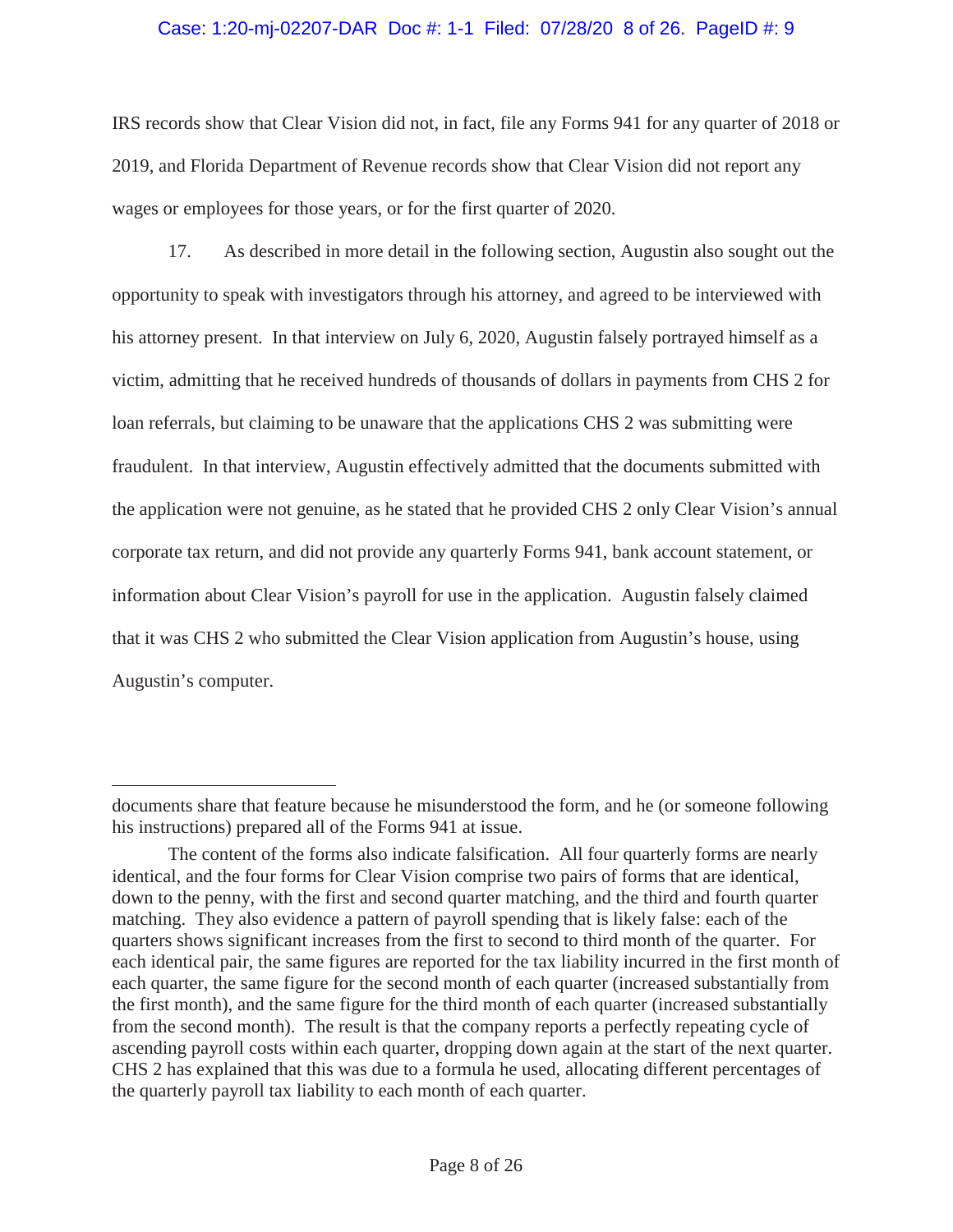# Case: 1:20-mj-02207-DAR Doc #: 1-1 Filed: 07/28/20 9 of 26. PageID #: 10

18. Contrary to Augustin's claims, emails between Augustin and CHS 2 show that CHS 2 prepared the bank statement and Forms 941 for Augustin, and sent them to Augustin for Augustin to use in his application. On the night that Augustin submitted the PPP application, CHS 2 sent an email to Augustin with one attachment, "CLEAR VISION GROUP feb 2020.pdf." That document was the same falsified Bank 6 February 2020 statement submitted with the Clear Vision PPP application. Later that evening, CHS 2 sent Augustin a series of emails, each with a falsified Form 941 for a quarter of tax year 2019, in native PDF form. The final versions of the Forms 941 CHS 2 sent match the scanned Forms 941 submitted with the Clear Vision PPP application, with one exception: the versions that CHS 2 emailed were not signed and dated in Part 5, while the versions Augustin submitted appear to have been printed and then signed and dated in black ink in Part 5, next to Augustin's name and the title "Owner." Specifically, they appear to have been signed by Augustin.<sup>5</sup>

19. By contrast, signatures on other Forms 941 submitted in this scheme, prepared by CHS 2 and CHS 3, generally appear similar in style to one another, but very different from the style of signatures on the Clear Vision forms. CHS 2 has admitted to fabricating and signing numerous other Forms 941, but confirmed to investigators that he had only emailed Augustin the unsigned documents for Clear Vision.

<sup>&</sup>lt;sup>5</sup> Those signatures all resemble one another, and they resemble multiple exemplars of Augustin's true signature that investigators have obtained. For example, Augustin made a withdrawal from his Clear Vision account ending in 9641 at Bank 1 on May 9, 2020. The Phillip Augustin signature on the withdrawal slip from that transaction highly resembles that of the Phillip Augustin signature on the Forms 941. Augustin also provided documents to investigators through his counsel on or about July 9, 2020, in an attempt to show that his arrangement with CHS 2 was lawful, and Augustin's signatures in those documents also resemble the Forms 941 signatures. Examples in those documents include Augustin's signature on two promissory notes for the entity Augustin claimed to have established for his business dealings with CHS 2, 60 Day Funding & Investment Group, LLC, and two of its clients, both dated in early April 2020.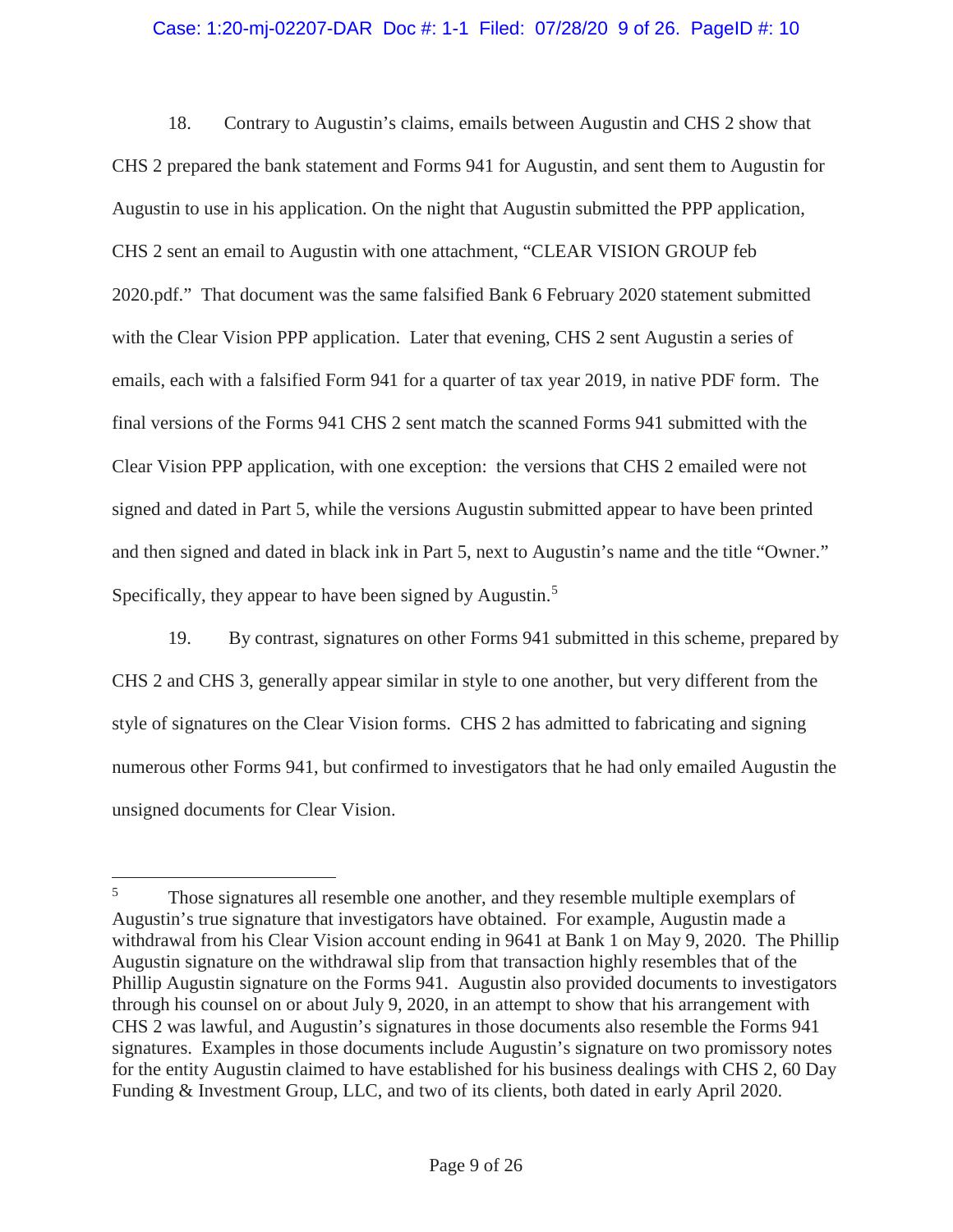### Case: 1:20-mj-02207-DAR Doc #: 1-1 Filed: 07/28/20 10 of 26. PageID #: 11

20. Session records from Bank Processor 1 show that most of the activity on Augustin's account occurred on the night of May 13, 2020, starting at approximately 8:45 PM and ending at approximately 11:21 PM, after CHS 2 sent the final Forms 941. Augustin's account with Bank Processor 1 also logged in on the evenings of May 14 and 17. According to those records, all of those logins were from the same Comcast IP address. According to Comcast records for the high-speed internet account assigned that IP address at the times of these logins, the logins occurred through the account with service at Augustin's residence at that time. That Comcast account is in the name of Augustin's son, Person 8, but with a contact phone number that is Augustin's cellular phone, the same number listed on Augustin's Clear Vision applications and documents.

#### *The Wider Scheme to Submit Fraudulent PPP Loan Applications*

21. Following the success of Clear Vision's PPP application on May 13, 2020, Defendants and CHS 2 immediately began to work on obtaining more and larger PPP loans for Augustin's associates and others, generally for several hundred thousand dollars for each loan, up to as much as approximately \$1.24 million. Based on the evidence investigators have reviewed so far, Defendants and CHS 2 collectively coordinated the submission of applications for PPP loans that are together worth more than \$24 million dollars, of which, at least approximately \$17.4 million in loans were approved and funded. The evidence also shows many more PPP loans were attempted but rejected by banks or their partners, or were planned and prepared, but not submitted before CHS 2's arrest. The evidence indicates that all or nearly all of those loan applications were fraudulent.

22. CHS 2 has admitted that he submitted the vast majority of these loans, largely through Bank Processor 1, and that they were fraudulent.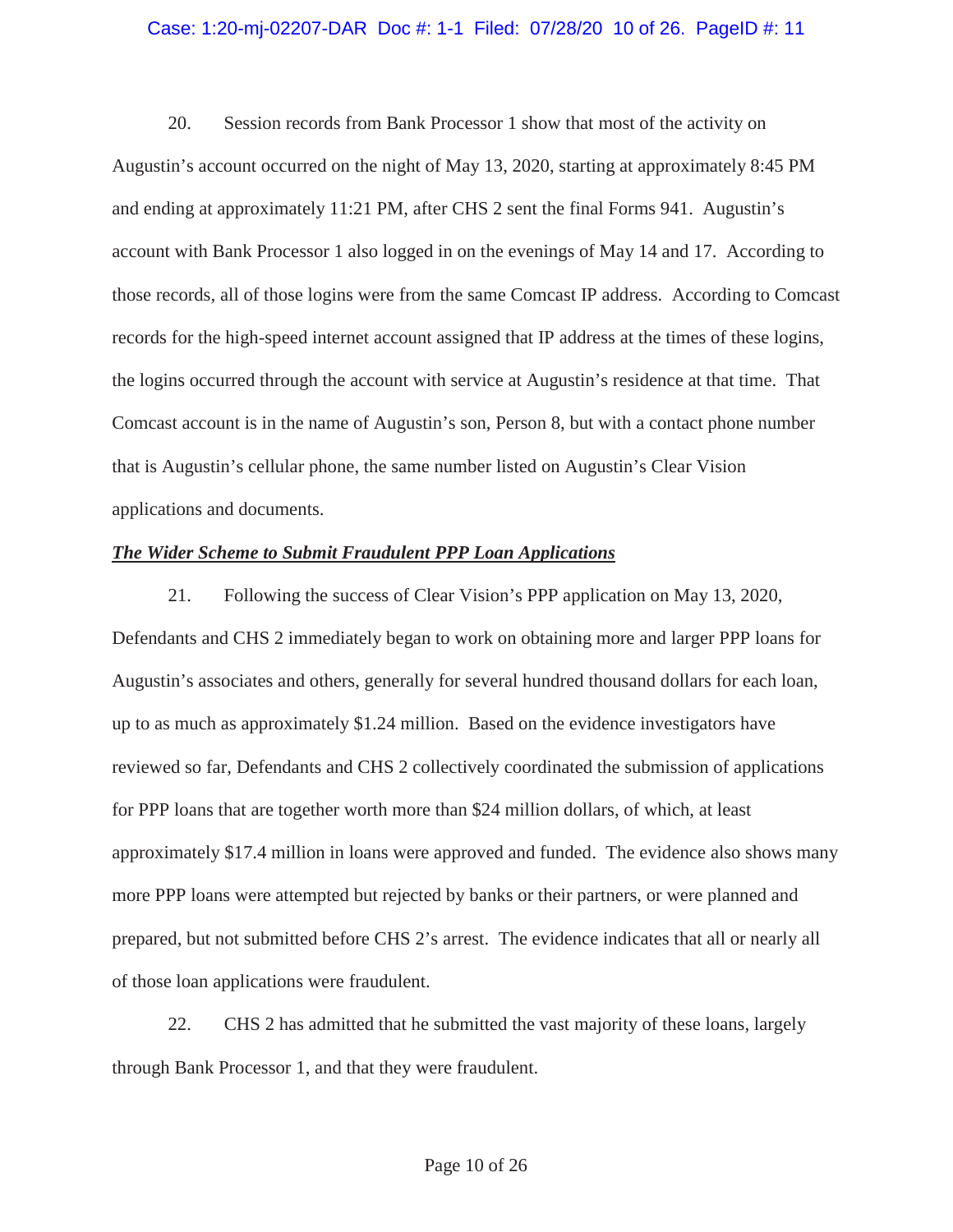# Case: 1:20-mj-02207-DAR Doc #: 1-1 Filed: 07/28/20 11 of 26. PageID #: 12

23. Investigators have obtained many other PPP loan applications that CHS 2 has admitted he submitted as part of this scheme based on falsified documents, and have also obtained draft documents used or intended to be used in those applications or others. These applications all follow the same pattern of fraud found in the Clear Vision application—many with obviously counterfeit February 2020 bank statements, and all with fabricated Forms 941 with the same indicia of fraud found in the Clear Vision application—but generally with even larger inflated payroll numbers, thus yielding much larger loans. CHS 2 has explained to investigators that the figures in the Forms 941 were the product of a formula that allowed him to start with a target loan amount, and then "back into" the payroll figures on the form. He explained how he used figures that would produce an average monthly payroll for 2019 that, when multiplied by 2.5, would yield the requested loan amount. In turn, the number of employees reported was chosen based on the fictional payroll figures, chosen to avoid an average employee salary that might raise suspicion.

24. CHS 2 has also explained that he tried to use bank statements showing that the company had a large balance. Because so few companies had such a statement, and likely also because it was easier than keeping track of their true statements, CHS 2 repeatedly submitted near-replicas of the same falsified bank statements. In particular, CHS 2 appears to have recycled one statement each from Bank 1, Bank 6, and Bank 7. In recycling a statement, CHS 2 generally changed only the account number and the account holder's name and address, such that each version of the statement had identical figures and line items throughout the statement.<sup>6</sup>

<sup>6</sup> For example, CHS 2 recycled a Bank 1 February statement that CHS 1 (described in the following section) had provided CHS 2 for Company 1 before CHS 1 began cooperating with law enforcement. That statement was used repeatedly, with identical dollar figures throughout. Those identical figures include a "Total Combined Monthly Average Balance" of "\$391,264.80"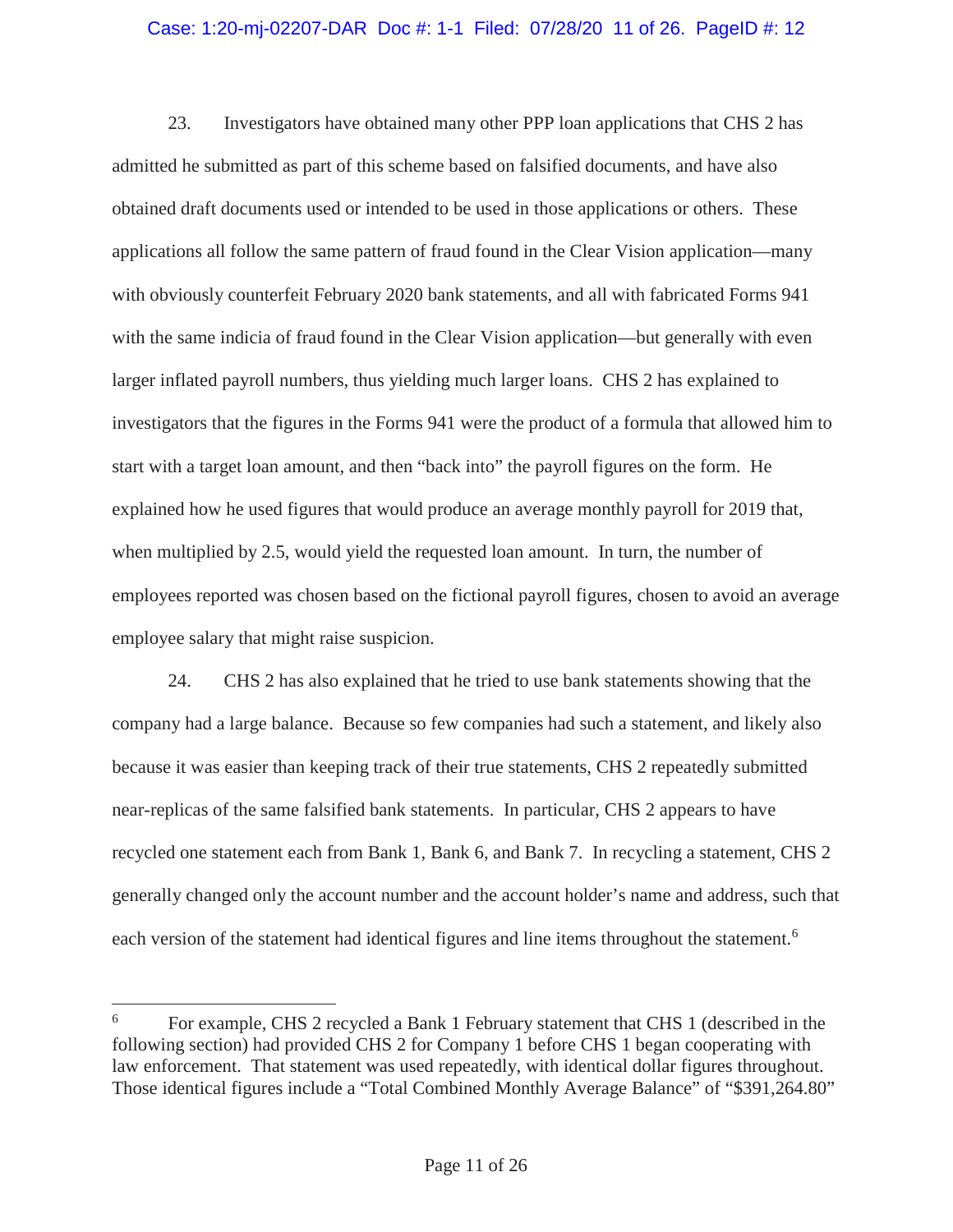# Case: 1:20-mj-02207-DAR Doc #: 1-1 Filed: 07/28/20 12 of 26. PageID #: 13

25. A review of records for bank accounts controlled by CHS 2 at Bank 5 confirm CHS 2's admissions that he received numerous kickbacks, often of approximately 25% of the amount of the loans, and that he regularly wired Augustin a share of each kickback in the early stages of the scheme. CHS 2 explained that they were doing so many loans by the end of May that he changed course, instead wiring larger lump sums, collecting Augustin's shares of the kickbacks for multiple loans in one wire.

26. Records for CHS 2's Bank 5 personal checking account ending in 6828 (the "CHS 2 6828 Account") for May 2020 show that CHS 2 received a large volume of wire transfers from businesses for which CHS 2 had recently obtained sizable fraudulent PPP loans. The following table show the date and amount of each entity's loan and wire to CHS 2:

| <b>Entity Receiving Loan and</b><br><b>Sending Wire</b> | Loan<br><b>Date</b> | <b>PPP Loan</b><br><b>Amount</b> | <b>Wire</b><br>Date | <b>Wire Amount</b> |
|---------------------------------------------------------|---------------------|----------------------------------|---------------------|--------------------|
| Company 5                                               | 5/15                | \$363,177                        | 5/18                | \$72,635.40        |
| Company 6                                               | 5/15                | \$363,177                        | 5/18                | \$81,635           |
| Company 7                                               | 5/17                | \$258,575                        | 5/20                | \$64,645           |
| Company 8                                               | 5/18                | \$426,717                        | 5/20                | \$90,000           |
| Company 9                                               | 5/18                | \$84,515                         | 5/21                | \$21,130           |
| Company 10                                              | 5/14                | \$389,627                        | 5/21                | \$97,418           |
| Company 11                                              | 5/18                | \$416,752                        | 5/22                | \$104,188          |
| Company 12                                              | 5/21                | \$708,065                        | 5/26                | \$50,000           |
|                                                         |                     |                                  | 5/27                | \$40,000           |
|                                                         |                     |                                  | 5/29                | \$50,000           |
|                                                         |                     |                                  |                     | (Tot.: \$140,000)  |
| Company 13                                              | 5/23                | \$414,675                        | 5/28                | \$103,664.25       |

and an "Ending Balance" of "\$362,220.38." The only apparent changes from the falsified Company 1 statement are the account number and the name of the company/account holder, and an apparently inadvertent change in the document's primary font, which does not match the font used in true Bank 1 statements. Every line item and other detail of those statements is unchanged—including the location of the transactions, which would suggest the purported account holders based in Florida and other areas far from Ohio operate primarily in northeast Ohio.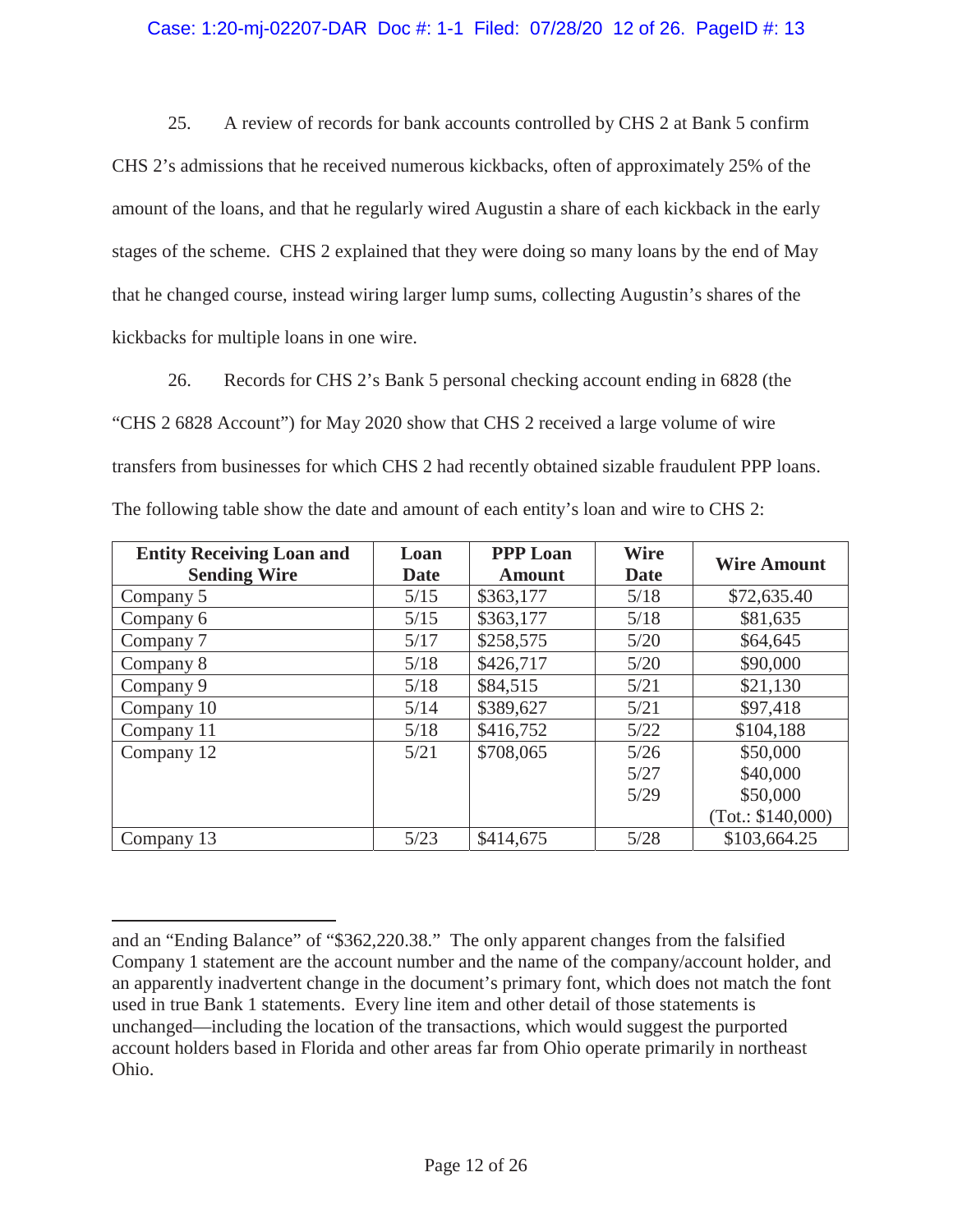# Case: 1:20-mj-02207-DAR Doc #: 1-1 Filed: 07/28/20 13 of 26. PageID #: 14

27. Similarly, records for a Bank 5 business account ending in 8588 in the name of Company A (the "Company A 8588") for May 2020 show that the Company A 8588 Account received a large volume of wire transfers from businesses that likewise had recently received fraudulent PPP loans through CHS 2:

| <b>Entity Receiving Loan and</b><br><b>Sending Wire</b> | Loan<br><b>Date</b> | <b>PPP Loan</b><br><b>Amount</b> | <b>Wire</b><br><b>Date</b> | <b>Wire Amount</b> |
|---------------------------------------------------------|---------------------|----------------------------------|----------------------------|--------------------|
| Company $B^7$                                           | 5/17                | \$702,720                        | 5/20                       | \$42,380           |
| Company 14                                              | 5/20                | \$488,565                        | 5/26                       | \$122,155          |
| Company 15                                              | 5/21                | \$488,565                        | 5/27                       | \$96,000           |
| Company 16                                              | 5/21                | \$488,565                        | 5/27                       | \$97,700           |
| Company 17                                              | 5/22                | \$488,565                        | 5/28                       | \$122,000          |
| Company 18 (Person $5)^8$                               | 5/26                | \$1,246,565                      | 5/28                       | \$311,641.67       |

28. Bank 5 records also indicate that CHS 2 opened a new business account ending in 0640 under the name of Company C (the "Company C 0640 Account"). That account includes incoming wires of \$22,500 and \$80,000 in early June that are connected to two additional entities that submitted fraudulent PPP loan applications through CHS 2.

29. Investigators are still receiving and analyzing records for CHS 2's and Augustin's accounts, but based on a preliminary analysis, as of July 24, 2020, investigators had identified a total of \$2,367,765.82 in transfers to CHS 2's accounts from entities that each obtained a sizable PPP loan and that were identified in the PPP files seized from CHS 2's and CHS 3's residences, as described below—or from individuals associated with those entities.<sup>9</sup>

<sup>&</sup>lt;sup>7</sup> Company B is a company controlled by CHS 3.

<sup>8</sup> Company 18 obtained this loan with Person 5 listed as the contact for the business. Person 5 is the same professional football player that Augustin had referred to CHS 2 early in their relationship. The Company A 8588 Account records show this wire was received not from Company 18, but from an account in Person 5's name.

<sup>&</sup>lt;sup>9</sup> Person 5, who had already wired the full 25% kickback from the Company 18 loan, wired an additional \$219,000 to CHS 2 in two separate transactions, included in this total. According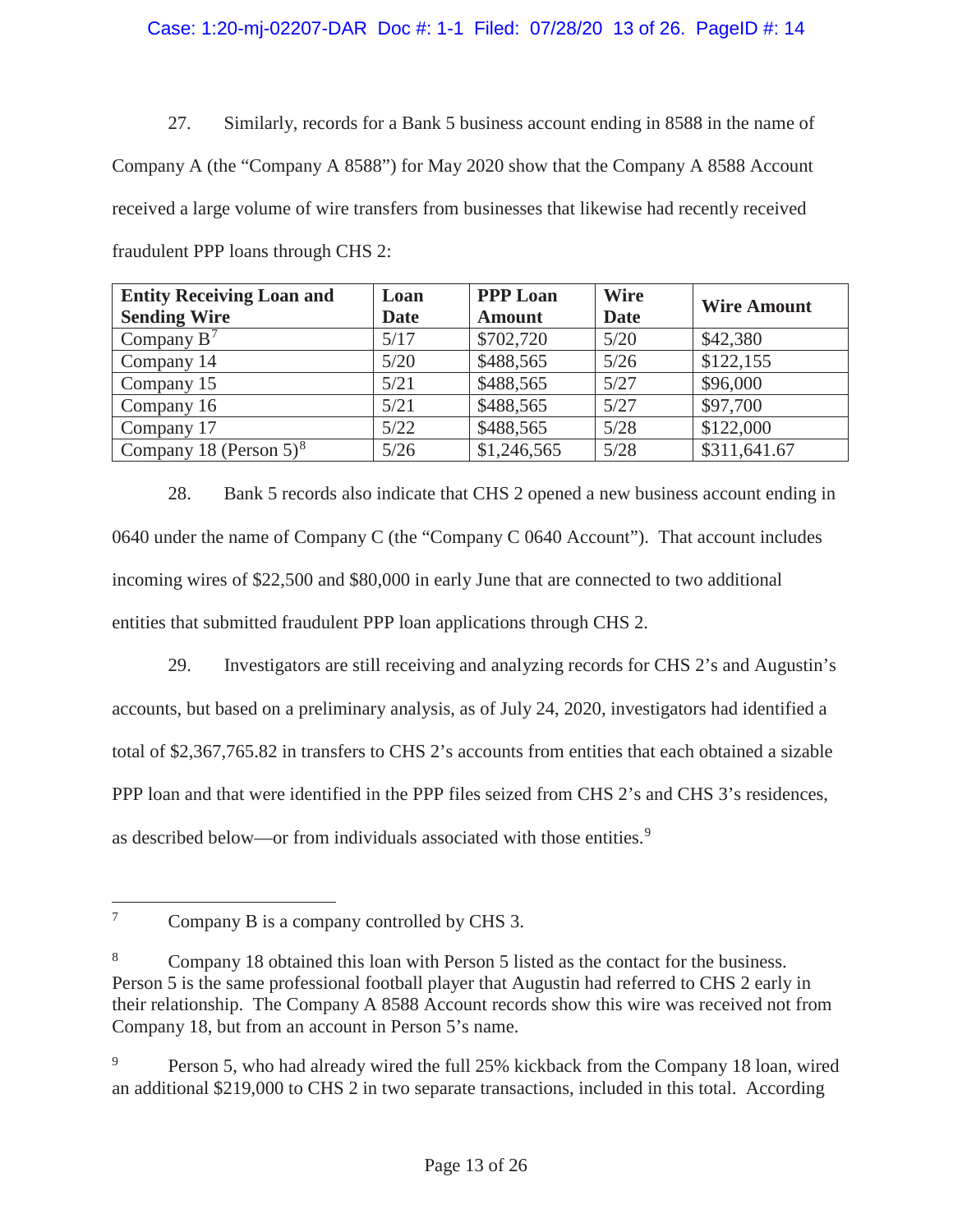# Case: 1:20-mj-02207-DAR Doc #: 1-1 Filed: 07/28/20 14 of 26. PageID #: 15

30. A review of CHS 2's and Augustin's bank records also shows that, after receiving these wires, CHS 2 regularly wired large sums to Augustin's account at Bank 1 in the name of 60 Day Funding & Investments LLC ("60 Day Funding"), as well as to Person 14. Text message and email records show, and CHS 2 confirmed, that Person 14 also referred clients to the scheme. Based on the analysis thus far, it appears that, between May 19, 2020 and June 22, 2020, the 60 Day Funding account received at least \$900,789.35 in wires from CHS 2's accounts, of which approximately \$40,000 was actually intended as a payment to Person 14 for her referrals.<sup>10</sup> In addition, CHS 2 directly sent Person 14 two wires totaling \$66,514.16 for other referrals, and sent Williams a \$16,000 wire on May 18, 2020.

31. The PPP loans identified above as implicated in the foregoing kickback payments to CHS 2 represent only a fraction of the overall scheme. In executing search warrants at CHS 2's and CHS 3's respective residences, federal agents found stacks of paper printed out and organized by entity, containing an "intake form," fabricated Forms 941, or both for each entity. The intake forms contained fields for the information needed to fabricate the documents and fill out other aspects of the PPP application: identifying information about the owner and company, as well as bank account information for receiving the loan. A section at the end marked "BELOW IS OFFICE USE ONLY" included blank fields for the "Number of Employees," "Monthly Payroll Expense," and "SBA Loan Pre-Approval Amount." Between CHS 2's and

to CHS 2, \$19,000 was compensation for CHS 2 to assist Person 5 with obtaining forgiveness of his PPP loan, while \$200,000 was intended for purported business investments that Augustin and CHS 2 offered Person 5. Person 5 had also referred other businesses to CHS 2 to obtain PPP loans, and had been discussing with CHS 2 in text messages investment opportunities and CHS 2's assisting Person 5 with obtaining forgiveness of his PPP loan.

<sup>&</sup>lt;sup>10</sup> CHS 2 explained that one wire to that account for approximately \$40,000 was actually intended as a payment to Person 14, who was having trouble receiving the wire directly from CHS 2, and so she arranged to receive it through Augustin.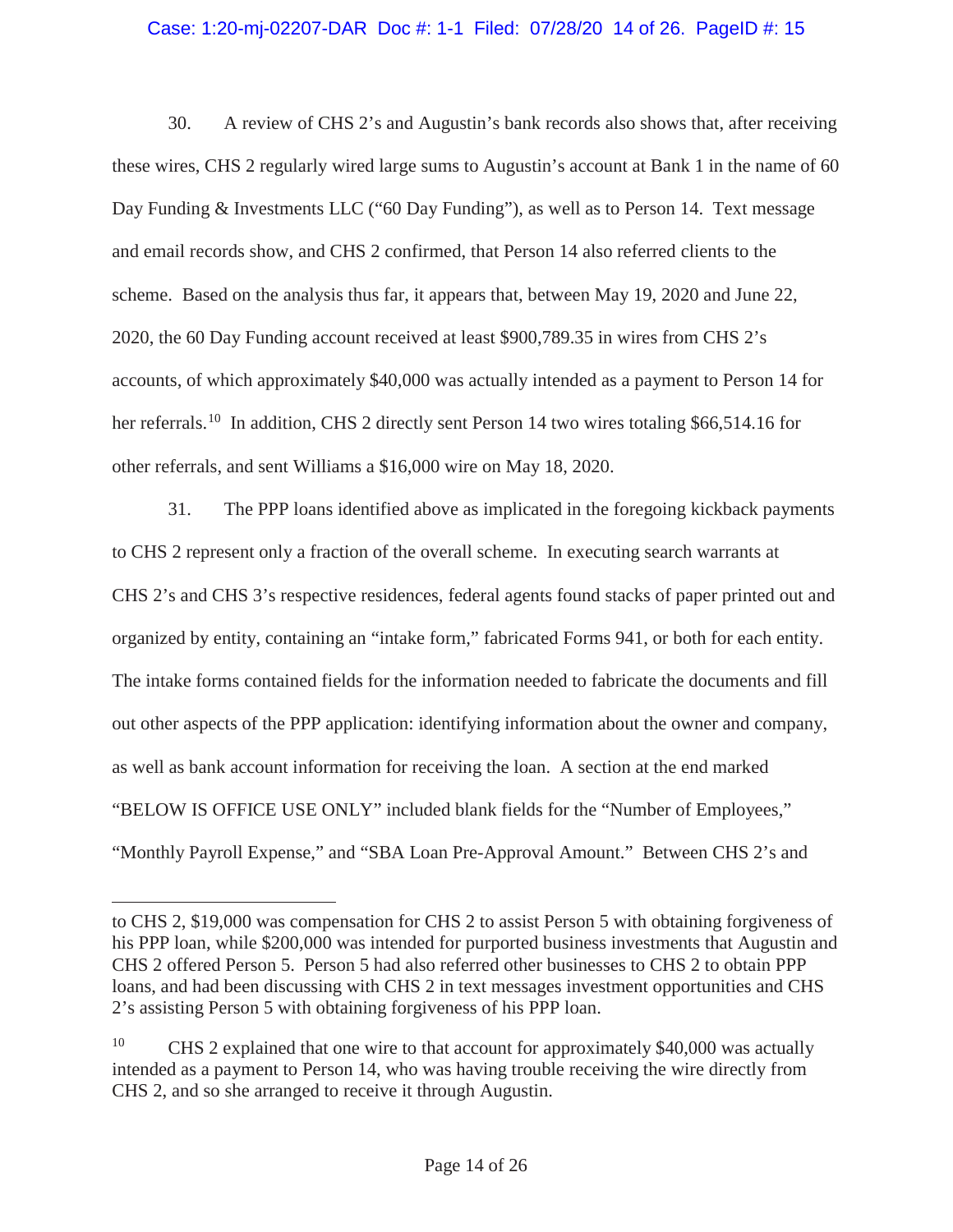#### Case: 1:20-mj-02207-DAR Doc #: 1-1 Filed: 07/28/20 15 of 26. PageID #: 16

CHS 3's residences, investigators seized paper files for PPP loan applications for approximately 80 different entities.

32. Federal agents also found text message and email records that referenced additional PPP loan applicants that had been referred to CHS 2 by Augustin, Williams, Person 14, or other associates of Augustin. Data obtained from the SBA corroborate many of those text messages and emails. Together, the conspirators appear to have conspired to submit at least 90 fraudulent loans, with approximately 59 of those loan applications submitted to banks or bank processors for a total of more than \$24 million. It appears that at least 42 of those loans were funded for a total of approximately \$17.4 million.

# *Email, Text Message, and Loan Records Illustrate the Conspirators' Roles in the Scheme*

33. Defendants and CHS 2 did not wait long after submitting the Clear Vision application to begin coordinating the submission of other applications. Augustin was in regular contact with CHS 2 about referrals and documents to be used specifically in PPP loan applications, which Augustin knew were fraudulent. Augustin also recruited Williams, who CHS 2 has identified as Augustin's girlfriend and the mother of one of his children, to assist him and to communicate with CHS 2. Recovered text messages and emails show that Williams regularly communicated with CHS 2 regarding CHS 2's financial dealings with Augustin.

34. For example, on or about May 14, 2020, the day after Augustin submitted the Clear Vision loan application, CHS 2 began corresponding with Augustin and Williams by email and text messages regarding multiple businesses that Augustin referred for PPP loans.

a. At approximately 12:14 PM, Williams sent CHS 2 a text message with the address and federal employer identification number ("EIN") for Company 5 and the name of its owner, Person 10.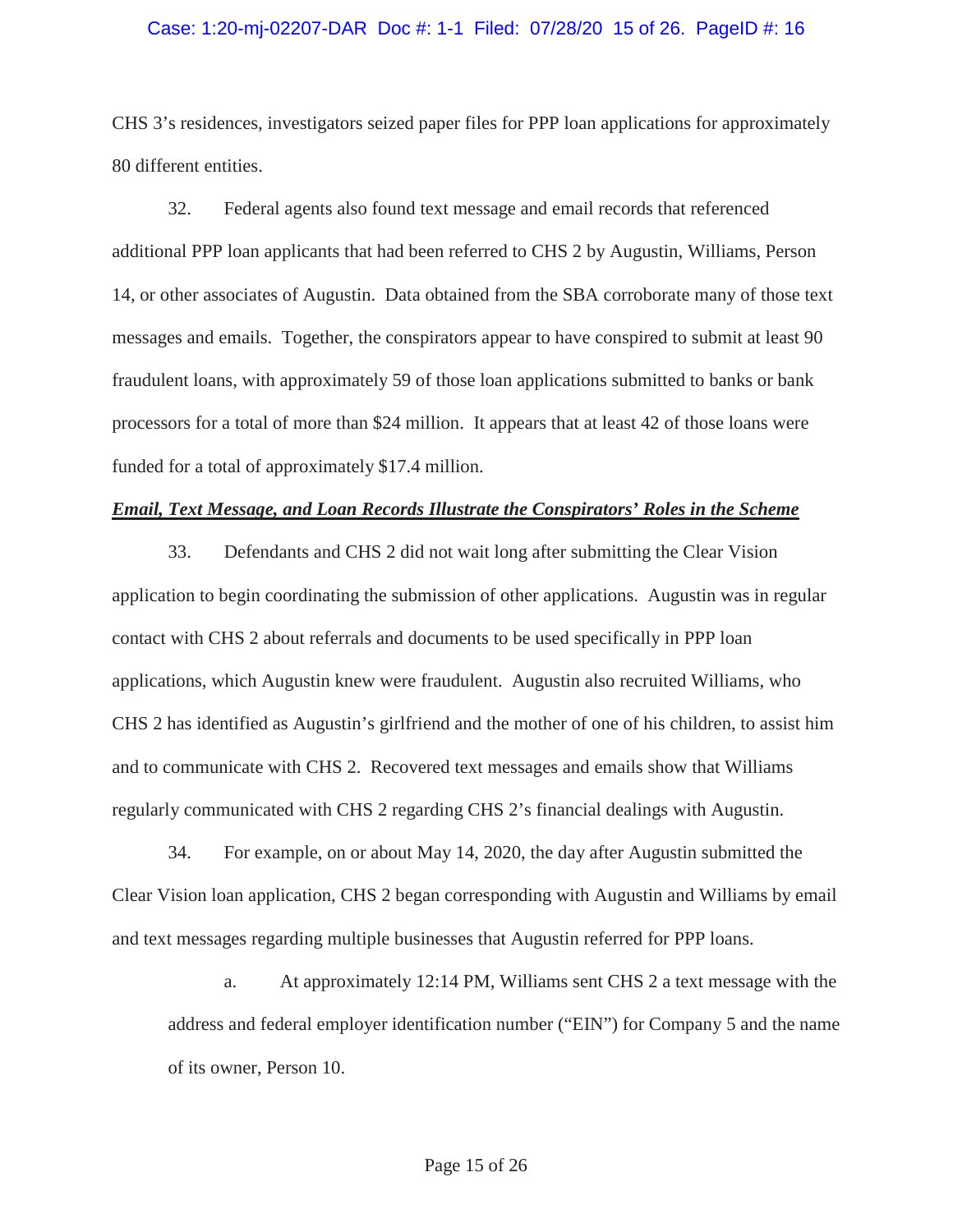#### Case: 1:20-mj-02207-DAR Doc #: 1-1 Filed: 07/28/20 16 of 26. PageID #: 17

b. At approximately 12:50 PM, Williams, sent CHS 2 an email with a PDF attachment that appears to be a falsified Bank 4 check in the name of Person 5, with an address in St. Petersburg, Florida. The image of the check appears not to be a scan of an authentic check, but rather, to have been produced on a computer and, as the subject line reads, "Converted to PDF." The check appears to have the account holder name and address, bank name, account number, and routing number superimposed on the image of a check—similar to the preview a consumer could see online before ordering new checks to be printed for his or her account. The metadata for the PDF shows the file was created from a Microsoft Word document.

c. At approximately 2:19 PM, CHS 2 sent an email to Augustin. In the email, CHS 2 included one attachment, a purported February Bank 6 bank statement for an account in the name of Company 5, with a typo in the name. But for a change in the account number and the name and address in the upper left portion of the first page, this document was identical to the Clear Vision bank statement submitted with its PPP loan. Company A was still listed underneath the account number.

d. Minutes later, CHS 2 sent another email to Augustin with a revised version of the same February bank statement. In this version, CHS 2 had replaced Company A underneath the account number with Company 5's name. This version of the statement matches the bank statement submitted with Company 5's PPP loan application.

e. At approximately 3:25 PM, CHS 2 sent an email to Augustin, attaching four fabricated IRS Forms 941 for Company 5, with Company 5's and Person 10's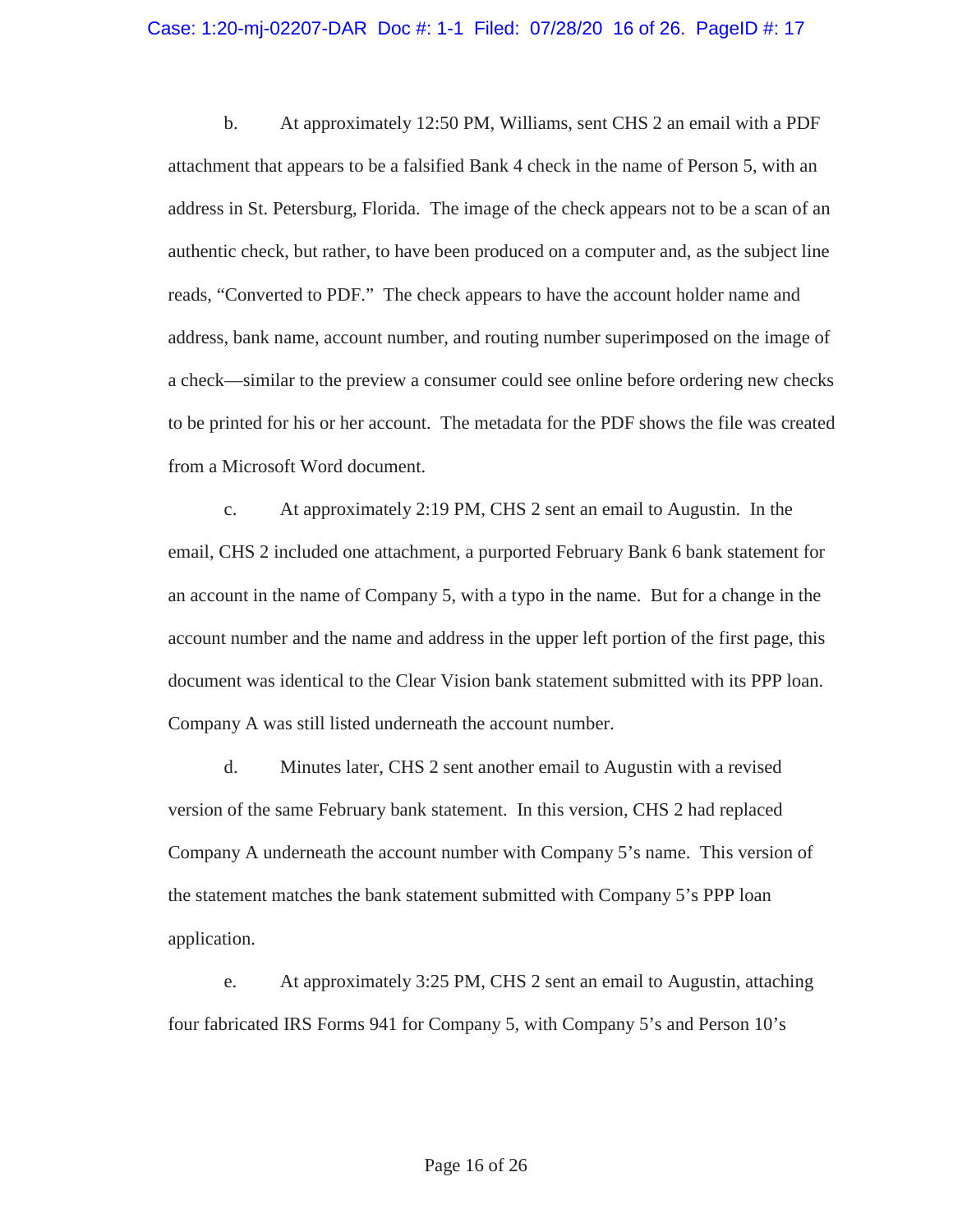#### Case: 1:20-mj-02207-DAR Doc #: 1-1 Filed: 07/28/20 17 of 26. PageID #: 18

contact information, and Person 10 listed as the paid preparer for all four quarters, as in the falsified Clear Vision Forms 941.

f. At approximately 3:30 PM, Williams sent CHS 2 a text message providing "[Person 11]'s information," including Company 10's address, EIN, bank account information and the following: "Annual Revenue - \$4,675,552" and "# of employees - 16." CHS 2 responded by asking for Person 11's phone number, and when he got no answer, texted Augustin for it. Augustin immediately responded with her number.

g. Hours later, beginning at approximately 6:39 PM, Williams sent CHS 2 a series of text messages providing similar information for Company 6 and its owner, Person 12, adding, "This is for his 941's." After stating, "He has 15 employees," Williams followed up with, "Please let me know what the payroll average is once you calculate it."

35. CHS 2 also submitted fraudulent loan applications on behalf of two entities, Company 1 and Company 2, both controlled by another individual who later decided to cooperate with the investigation ("CHS 1"), and both based in the Northern District of Ohio. Files for both entities were found in CHS 2's and CHS 3's PPP files. CHS 3 began soliciting CHS 1's participation in text messages on or about May 15, 2020, requesting information on Company 1, which CHS 1 provided. CHS 3 followed up with a screenshot showing, "You qualify for \$554,232," and stating that confirmations and instructions would be sent.

36. On or about May 16, 2020, beginning at approximately 8:31 PM, Williams sent CHS 2 a series of text messages providing her email address and then stating, "Need the [Bank 8] statement and 941's when you get minute to create them."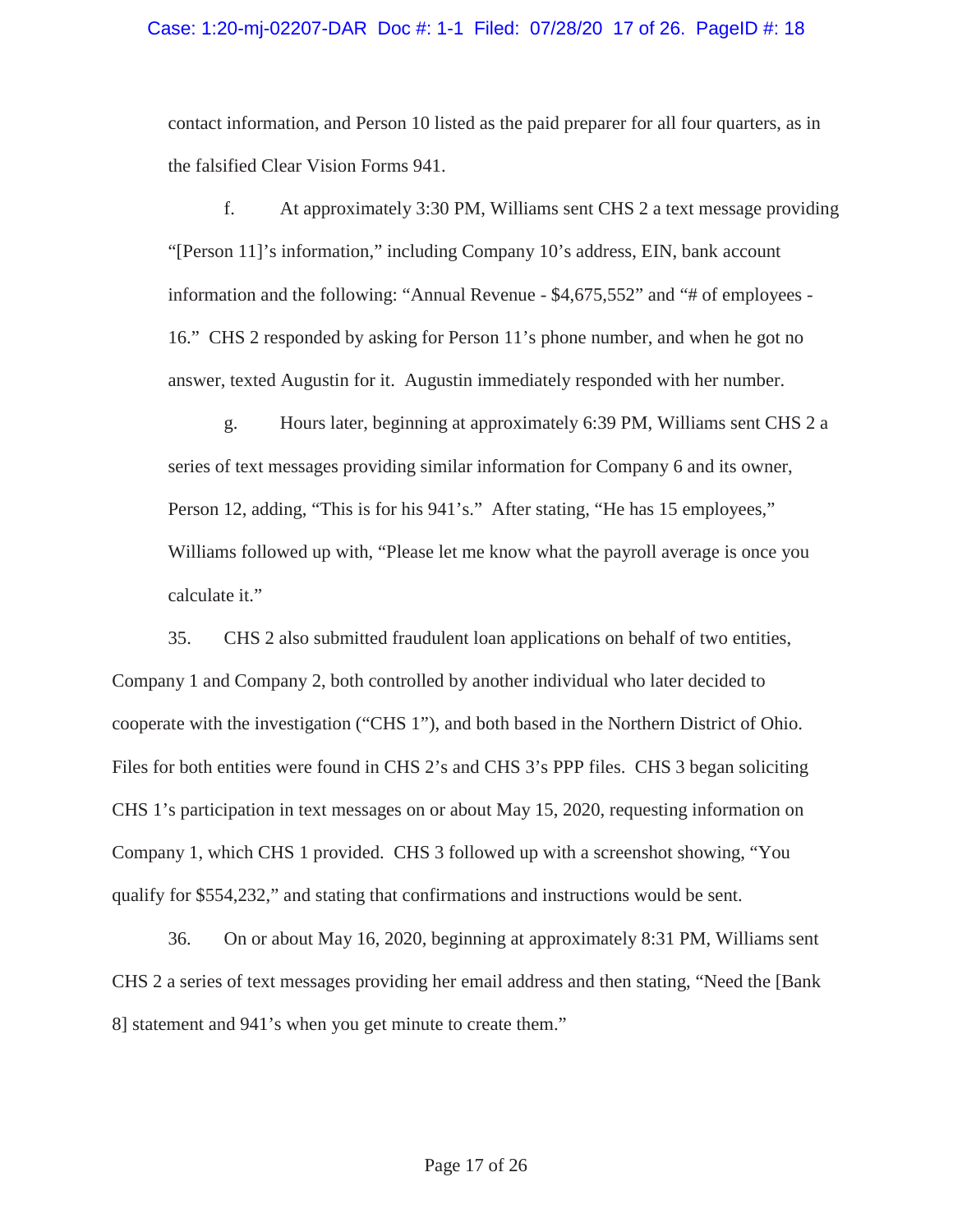#### Case: 1:20-mj-02207-DAR Doc #: 1-1 Filed: 07/28/20 18 of 26. PageID #: 19

37. On or about May 16, 2020, at approximately 9:03 PM, CHS 2 sent an email to Williams. The email attached a purported Bank 1 February statement for Company 4, which was adapted from the falsified Company 1 February statement, with only changes to the account number and the account holder's name and address. That document matches the falsified bank statement submitted with Company 4's fraudulent PPP loan application, which was finalized on or about May 17, 2020. In the body text, CHS 2 told Williams that the attachment was the bank statement, and that she needed to get a voided check for Bank 8, and that, "when you apply you use acct and routing number from [Bank 8]." Investigators are aware that the PPP loan funds for Company 4 were sent to Bank 8, but the account was frozen soon thereafter, preventing Company 4's owner from wiring CHS 2 the kickback.

38. On or about May 17, 2020, CHS 2 exchanged emails with Williams and Person 14 about the process for facilitating the scheme.

a. At approximately 9:36 AM, CHS 2 sent an email to Williams and Person 14. In the email, CHS 2 asked Williams and Person 14 to fill out the attached document entitled "[COMPANY C] SBA INTAKE.docx." The attachment was a blank form labeled "[COMPANY C] INFORMATION INTAKE SHEET." That form substantially matched the many forms recovered from CHS 2's and CHS 3's residences, which were filled in with information on businesses for which fraudulent PPP loan applications had been submitted or planned. It contained the same section for "OFFICE USE ONLY" with fields for, among other things, the number of employees and monthly payroll expenses.

b. Minutes later, at approximately 9:55 AM, Williams replied to CHS 2 and Person 14. In the email, she stated, "Ok, I will do it going forward for all new clients."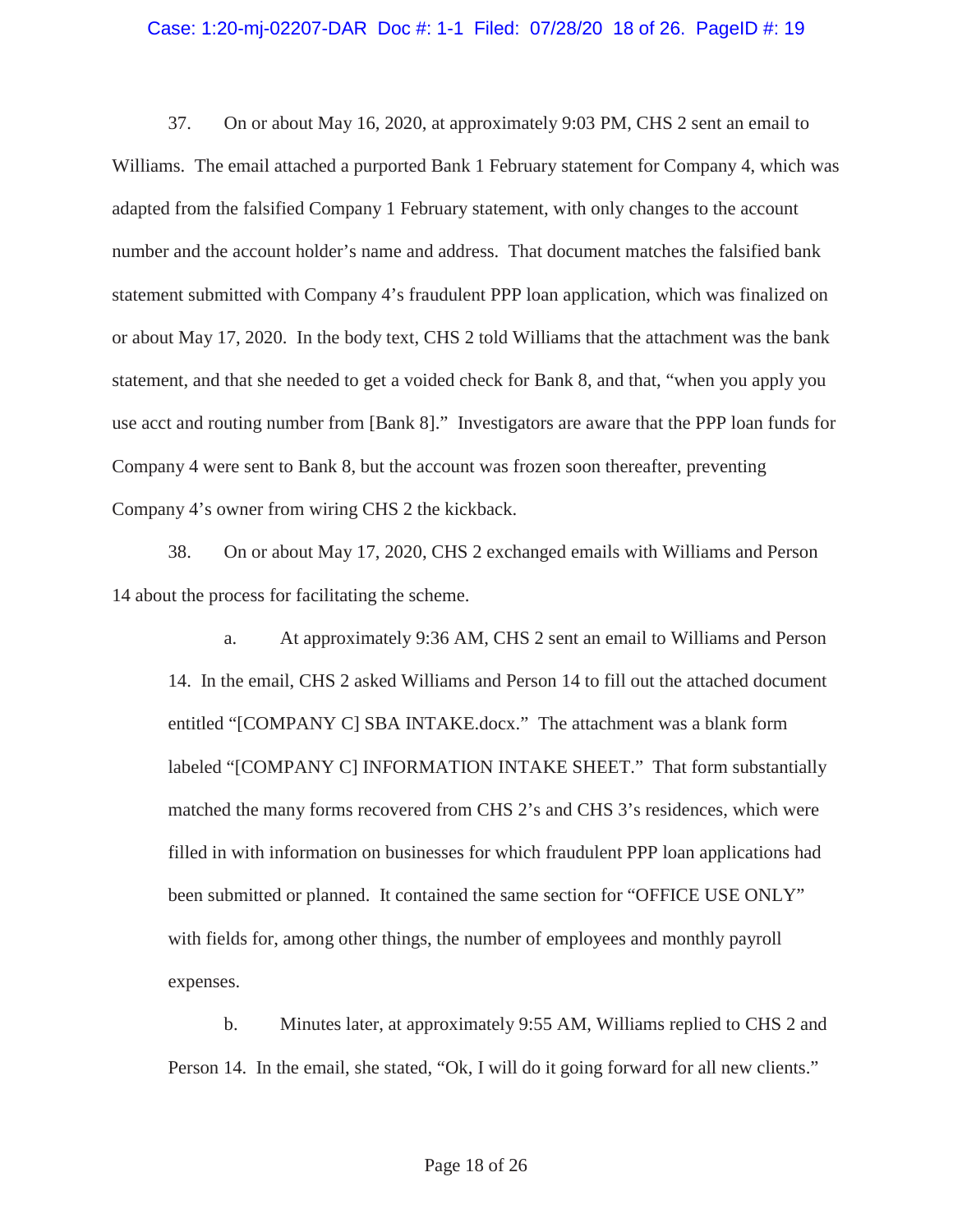#### Case: 1:20-mj-02207-DAR Doc #: 1-1 Filed: 07/28/20 19 of 26. PageID #: 20

39. Thereafter, Person 14 sent numerous emails to CHS 2 attaching completed Company C Intake Forms that left the section marked "OFFICE USE ONLY" blank. Some of these forms included a dollar figure, such as \$300,000 or \$400,000, listed above or below the "OFFICE USE ONLY" heading, indicating the amount of the loan requested.

40. On or about May 18, 2020, Williams sent CHS 2 an email with an image of another counterfeit check, stating, "Here is the check. Please review for accuracy." The check resembled the falsified Bank 4 check in the name of Person 5 that Williams had previously sent to CHS 2. However, this check bore the name and address of another fraudulent PPP applicant, Company 27, and Bank 6 was the listed bank on the check.

41. On or about May 20, 2020, CHS 2 finalized an application on behalf of Company 1 for a \$554,232 PPP loan from Bank 2 in New Jersey, through Bank Processor 1. Company 1's application was approved, and the funds were then wired from an account outside of Ohio to a bank account at Bank 1 in Ohio. However, after the wire was transmitted, Bank 1 placed a hold on the account to allow a review of the transaction.

42. On or about May 28, 2020, CHS 2 finalized an application on behalf of Company 2 for a \$320,767 PPP loan from Bank 3, through Bank Processor 1. That loan was funded and disbursed to a bank account in Company 2's name. Company 2 is a construction company operated under the name of Person 2, a relative of CHS 1. In interviews with investigators, CHS 1 stated that after the PPP loan for Company 1 was approved in May 2020, he had arranged for CHS 2 and CHS 3 to obtain another PPP loan for Company 2. CHS 1 also admitted that Company 1's and Company 2's loans were based on fraudulent representations, including a falsified Bank 1 February statement for Company 1, and further stated that Company 1 and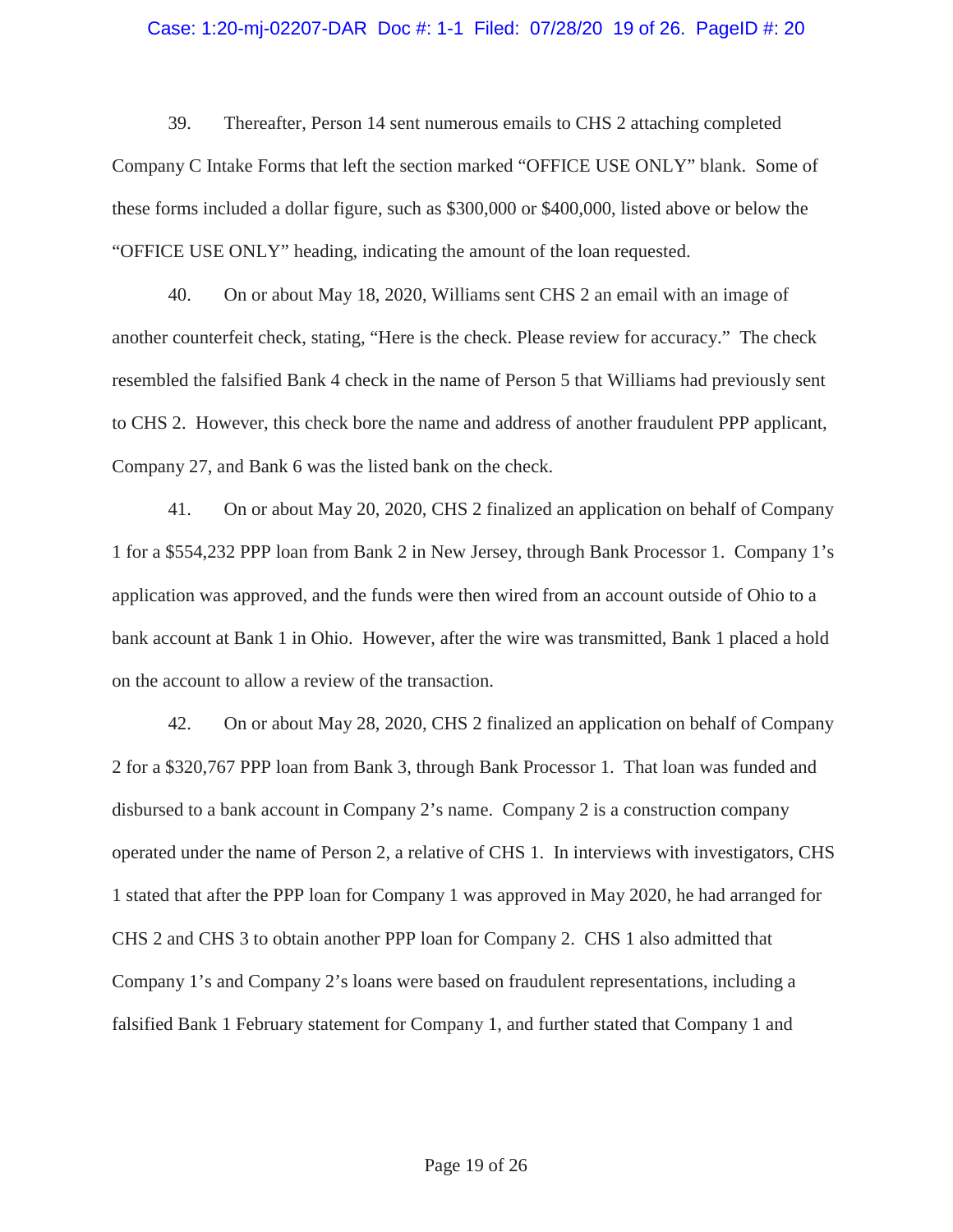# Case: 1:20-mj-02207-DAR Doc #: 1-1 Filed: 07/28/20 20 of 26. PageID #: 21

Company 2 do their banking and accesses their funds at bank branch locations within the Northern District of Ohio. $11$ 

43. After Company 2's PPP loan was approved, CHS 1 received instructions to wire CHS 2 and CHS 3 approximately \$80,000 of the loan proceeds (approximately 25% of the total loan proceeds received in the name of Company 2). CHS 1 received wiring instructions by email, and thereafter directed Person 2 to visit a Bank 4 branch in the Cleveland, Ohio area, and request that Bank 4 wire approximately \$80,190 to the Company A 8588 Account, consistent with the instructions he had received. Person 2 did so on or about June 1, 2020, and CHS 2 received the wire in the Company A 8588 Account the same day. CHS 1, CHS 2, and CHS 3 coordinated these loan applications and the kickback payment through the use of numerous interstate wire transmissions—phone calls, text messages, and emails—between Florida and the Northern District of Ohio.

44. Throughout this time, Augustin and CHS 2 continued to exchange text messages about referrals and the status of loans, and also frequently discussed who had sent a kickback and when CHS 2 would send Augustin his share. For example, on or about May 21, 2020, Person 11 wired CHS 2 \$97,418 from a Bank 6 account in the name of "[Person 11] DBA [Company 10]" that, the previous day, had received a PPP loan in the form of a \$389,627 wire from Bank 3. At approximately 11:07 AM on May 21, Augustin sent a text message to CHS 2 stating, "[Company 10's] wire is done so is [Company 11]." CHS 2 responded by acknowledging a wire for "97418"

<sup>&</sup>lt;sup>11</sup> On or about June 8, 2020, investigators approached CHS 1 and discussed the Company 1 PPP loan with him. After obtaining counsel and deciding to cooperate with the investigation in the hopes of receiving favorable consideration in connection with his pending case, CHS 1 agreed to additional interviews, and the statements of CHS 1 herein are from those interviews. CHS 1 admitted in his June 12, 2020 interview that he had not told the complete truth in his June 9 interview and should have disclosed the Company 2 loan to investigators when asked about the extent of his loan activity.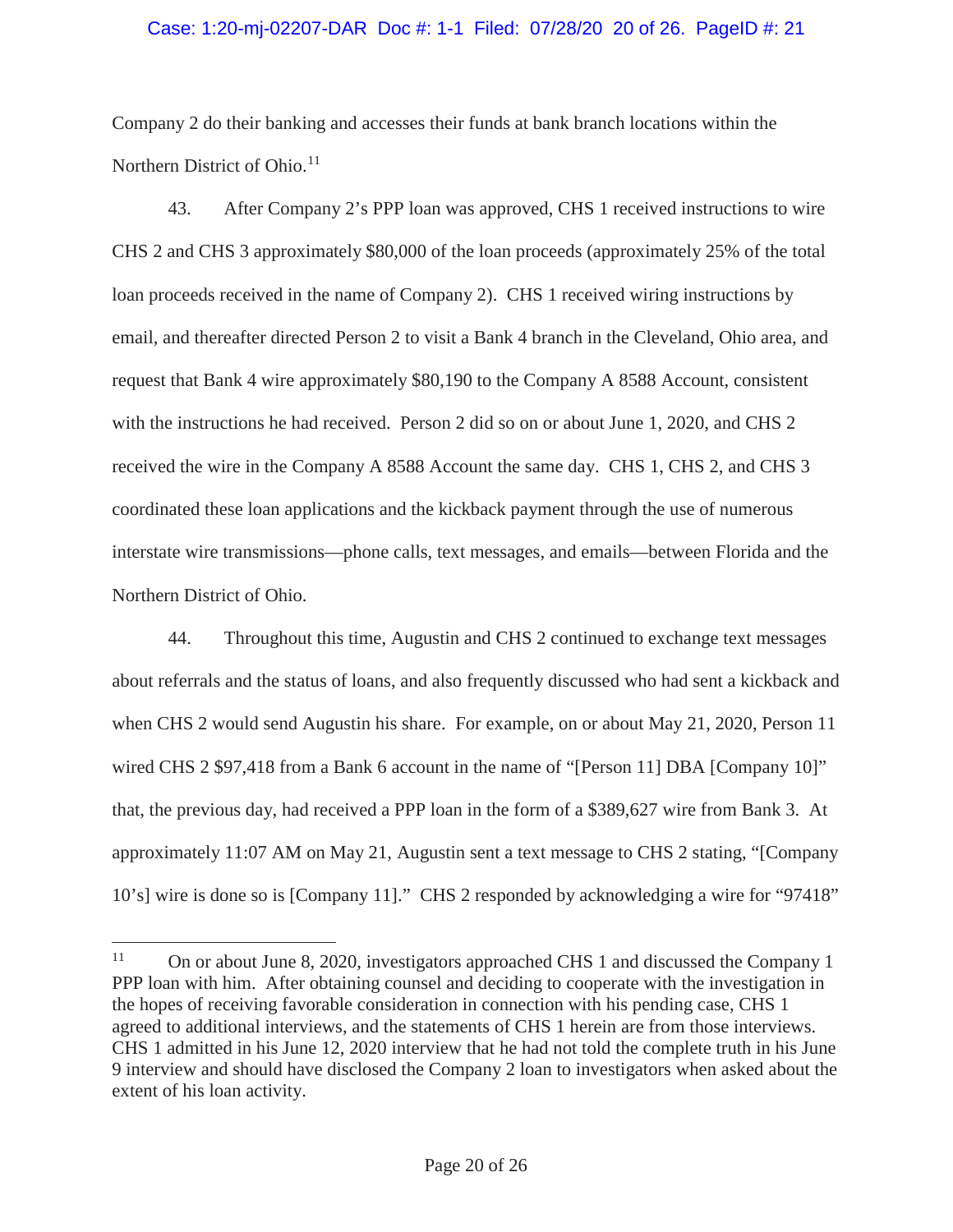#### Case: 1:20-mj-02207-DAR Doc #: 1-1 Filed: 07/28/20 21 of 26. PageID #: 22

from Person 11/Company 10, and a wire from Company 9, but noting that he was "still waiting on" Company 11 and Company 4.

45. On or about May 28, 2020, at approximately 10:16 PM, Augustin reached out about Person 19, the purported owner of Company 21, stating, "Don't forget about [Person 19]." CHS 2 responded, "Working on her statement not easy," to which Augustin replied, "Ok." CHS 2 finalized Company 21's fraudulent PPP loan application on June 1, 2020, submitted with a falsified near replica of the same Bank 7 statement CHS 2 submitted with a number of other fraudulent PPP loans.

46. Augustin regularly provided CHS 2 with account information for wires, and CHS 2 also provided Augustin wire instructions to pass along to the loan recipients. Both Augustin and Williams provided CHS 2 information for one of Williams's accounts.

47. Emails and text messages among the co-conspirators continued up to and even including the day of CHS 2's arrest. On or about June 25, 2020, at approximately 11:19 AM, Augustin sent CHS 2 an email, forwarding a June 8, 2020 email from Williams to Augustin, with an image of a blank check attached. The check resembled the falsified Person 5 and Company 27 checks that Williams had previously sent to CHS 2. However, this check bore the name and address of one of Augustin's "Top Gun" entities, "Top Gun Consulting and Management LLC," and Bank 1 was the listed bank on the check.

48. Shortly after CHS 2's arrest, Williams canceled her Comcast internet account, through which she had submitted the fraudulent PPP loan applications for Company 5 and Company 10. Specifically, Bank Processor 1's IP address log files for those companies return to the same IP address at all times when the accounts for those applications logged in, between May 14, 2020 and May 18, 2020. At those times, according to Comcast records, that IP address was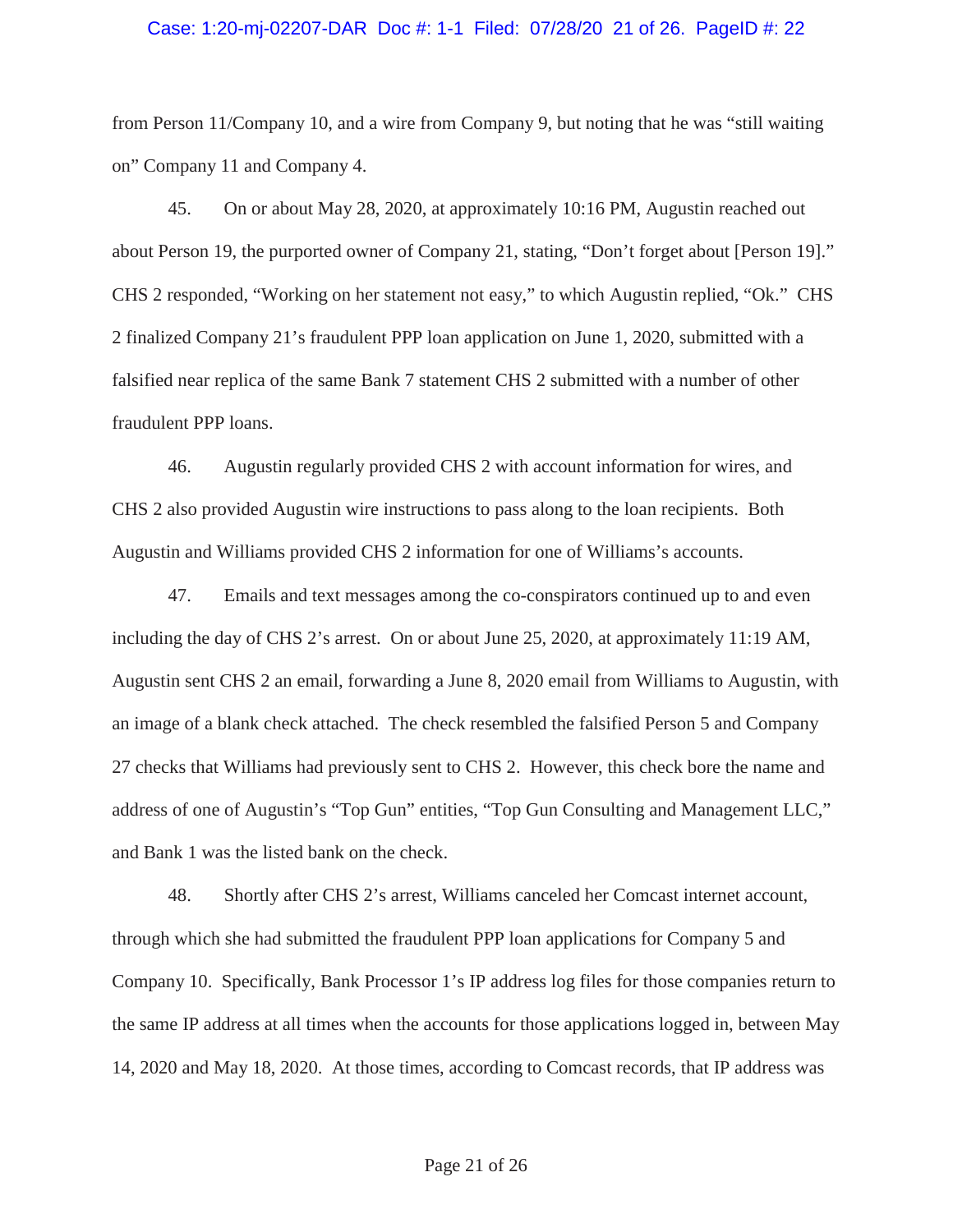# Case: 1:20-mj-02207-DAR Doc #: 1-1 Filed: 07/28/20 22 of 26. PageID #: 23

assigned to a Comcast high-speed internet account in Williams's name, with a service address at a residence in Weston, Florida associated with Williams. That service had been active since August 2018, but was disconnected on June 29, 2020.

# *Augustin's Obstruction of the Investigation and Admissions about His Role in the Scheme*

49. Even after learning at the end of June of CHS 2's arrest and that Bank 1 had concerns about Augustin's accounts, Augustin continued to commit acts in furtherance of the scheme, reaching out to investigators to mislead them in his interview, and thereafter providing documents to achieve that goal. In summary, Augustin falsely portrayed himself as a passive recipient of referral fees based only on referrals he had made before the COVID-19 pandemic and the PPP program. Augustin misled investigators about, for example, the extent of his and his associates' knowledge of, and involvement in, the misstatements contained in the PPP loan applications. In fact, Augustin was in regular contact with CHS 2 about referrals and documents to be used specifically in PPP loan applications, which Augustin knew were fraudulent. He then provided documentation of those prior referrals to support his misrepresentations.

50. Augustin, accompanied by counsel, appeared in person at IRS offices in Plantation, Florida, for a voluntary interview on July 6, 2020. Augustin met with two Floridabased law enforcement agents with, respectively, IRS-CI and the Federal Deposit Insurance Corporation Office of Inspector General. Other investigators appeared by teleconference, and identified themselves and their locations, including multiple investigators in the Northern District of Ohio.<sup>12</sup> Investigators then asked Augustin if he would like to record the interview, and he and his counsel agreed to audio record the interview.

<sup>&</sup>lt;sup>12</sup> Affiant, Special Agent Pizzola, and Northern District of Ohio Assistant U.S. Attorney Elliot Morrison identified themselves and their positions, and their location in the Cleveland, Ohio area.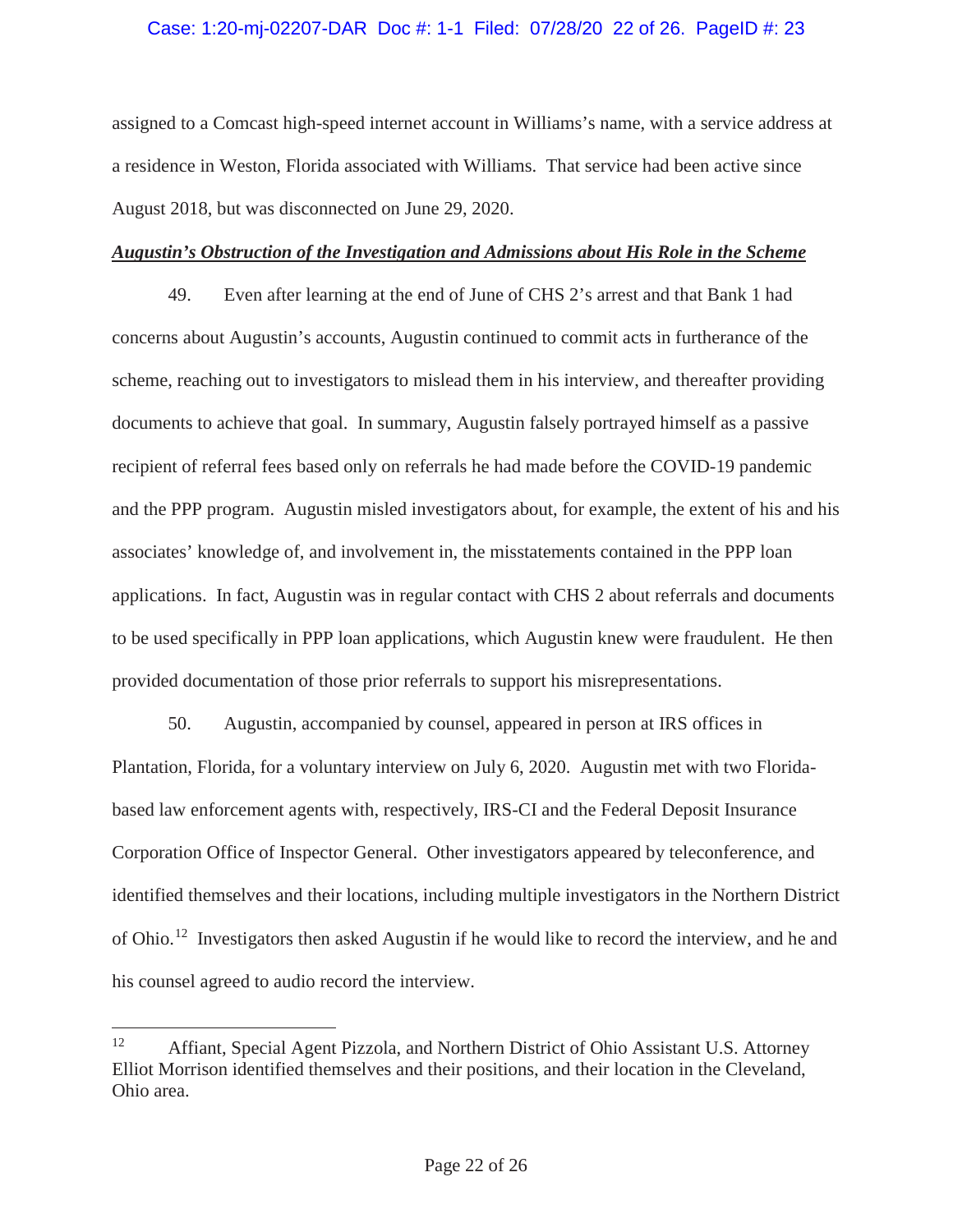# Case: 1:20-mj-02207-DAR Doc #: 1-1 Filed: 07/28/20 23 of 26. PageID #: 24

51. During the interview, Augustin made the following statements, among others, about the Clear Vision PPP loan application:

a. Augustin stated that, early in 2020, Augustin had paid CHS 2 \$29,000 for CHS 2 to repair his credit and obtain a business loan for Augustin, for as much as \$1 million. Augustin, who worked as a manager for professional football players, had also referred some of his clients, including Person 5, and other contacts to CHS 2 for the same services, with the understanding Augustin would receive \$5,000 per referral. Going into May 2020, CHS 2 had not delivered as promised on those services for Augustin or any of his referrals.

b. Augustin also claimed that, in approximately mid-May 2020, CHS 2 came to Augustin's house to explain his new plan to obtain a loan for Augustin and clients he had referred. CHS 2 explained that they could get disaster loans, and they would just have to use the loans for their businesses, such as for rent and employees.

c. Augustin stated that CHS 2 then prepared and submitted the Clear Vision application from Augustin's house, using Augustin's computer. For the application, CHS 2 obtained from Augustin only the identifying information for Augustin and Clear Vision, a voided check, and a corporate tax return, but nothing about payroll. Augustin did tell CHS 2 that Clear Vision had eight employees, but sometimes added two more people, meaning up to 10 employees. Augustin only provided the documents and information requested and watched CHS 2 while playing two games of pool.<sup>13</sup>

<sup>&</sup>lt;sup>13</sup> By contrast, CHS 2 reported that Augustin handled the process from what CHS 2 assumed was Augustin's house, while CHS 2 was at CHS 2's residence, emailing Augustin documents and discussing the process with him. Telephone records corroborate CHS 2's account and refute Augustin's. Cellular tower data associated with CHS 2's cellular phone show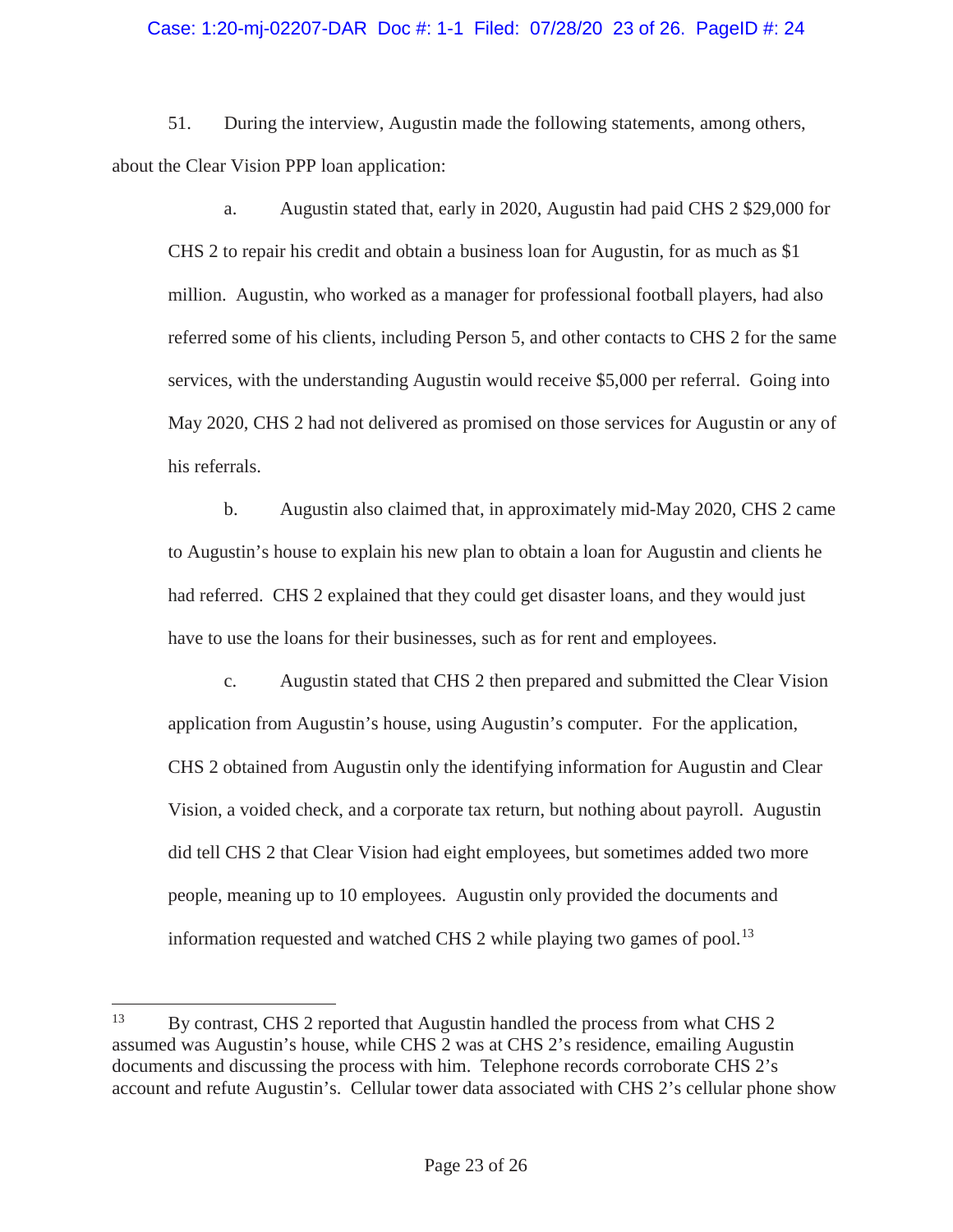# Case: 1:20-mj-02207-DAR Doc #: 1-1 Filed: 07/28/20 24 of 26. PageID #: 25

d. Augustin claimed that he spoke to his accountant about the loan the day after his exchange with CHS 2, and the accountant explained that Augustin needed to set up a separate account for the loan proceeds, and use it to pay rent and payroll. The money arrived a day or two later, and at that time, Augustin had no concerns about the legality of the arrangement. Augustin did not have any such concerns about his PPP loan, or those of the people he referred, until approximately the end of June, when Bank 1 froze his accounts and he learned a Bank 1 investigator was saying that his money was connected to fraud.<sup>14</sup> He and his counsel then discovered and reviewed Affiant's Northern District of Ohio complaint against CHS 2 and CHS 3, prompting them to reach out to the Assistant U.S. Attorney on the case.

52. Augustin also made the following statements, among others, about his referring clients to CHS 2 and the payments he received or expected to receive for those referrals:

a. Augustin estimated that he had referred  $20 - 25$  people to CHS 2, and some of those people, in turn, referred others.

that at the time of the Bank Processor 1 logins to the Clear Vision account from Augustin's home, CHS 2 was in the vicinity of his own home, and not in the vicinity of Augustin's home, which was approximately eight miles away. CHS 2 was also in the vicinity of his home, not Augustin's, at the times on other days that the Clear Vision account logged in to Bank Processor 1's system from Augustin's house. In addition, recovered text messages show that, at approximately 8:54 PM on May 13, 2020, in the middle of the online sessions for the submission of the Clear Vision application, Augustin appears to have attempted to call CHS 2 and received the text message response, "Can't talk, call you right back." Augustin then immediately sent CHS 2 a text message stating, "Call me ASAP." This telephone exchange would not have occurred if, as Augustin reported, CHS 2 and Augustin were in the same room conversing.

<sup>&</sup>lt;sup>14</sup> In fact, on May 13, 2020, the same day he submitted his PPP application, Augustin sent a text message to CHS 2 at approximately 6:49 PM with a link to an article and television news report regarding fraud charges against an Atlanta-based reality television star for fraudulently obtaining a PPP loan.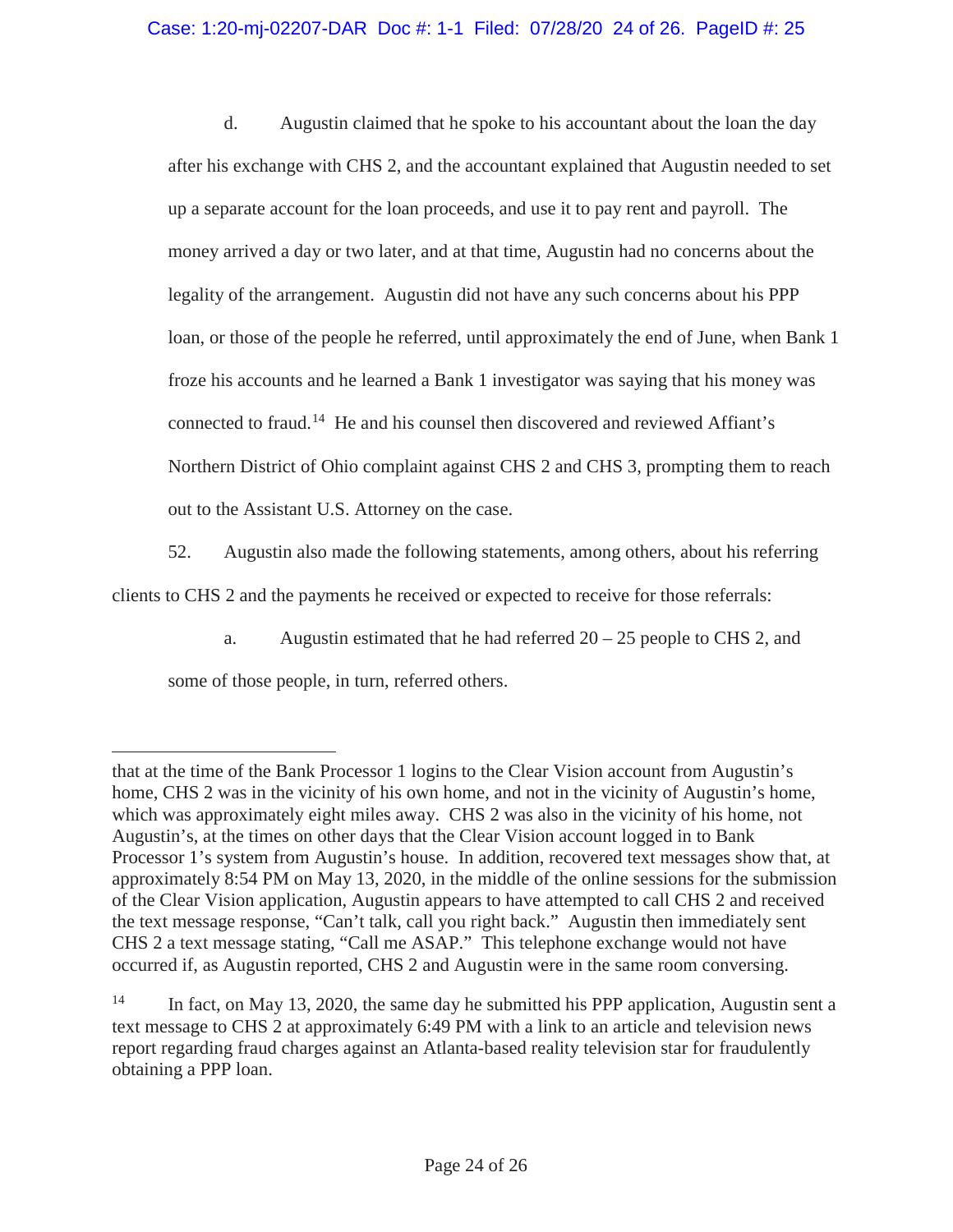# Case: 1:20-mj-02207-DAR Doc #: 1-1 Filed: 07/28/20 25 of 26. PageID #: 26

b. Augustin stated that he had referred all of these individuals before the PPP began, when CHS 2 was offering the combination of credit repair and access to a \$1 million loan, and that he did not provide CHS 2 with client information specifically to obtain PPP loans and did not provide additional referral information after his Clear Vision PPP loan. Instead, CHS 2 on his own initiative reached out to the people that Augustin had previously referred.<sup>15</sup>

c. Augustin claimed that, if CHS 2 successfully obtained a PPP loan for a client that Augustin referred or for another client that one of those clients, in turn, referred, and if that PPP loan was paid out, Augustin would receive a share of the 25% fee that CHS 2 was charging. Augustin's portion was generally in the range of 7% – 10% of the loan, sometimes more, up to  $12.5\%$ .<sup>16</sup>

53. The documents that Augustin provided through his counsel to investigators on or about July 9, 2020 show financial arrangements between CHS 2, Augustin, and approximately 31 clients, and the documents include what appears to be a note from Augustin to investigators identifying four of the people he referred to CHS 2 as people who, in turn, referred others to CHS 2. These documents appear to have been calculated to support Augustin's false claims to investigators.

<sup>&</sup>lt;sup>15</sup> As documented above, however, Augustin was in regular contact with CHS 2 about these referrals after May 13, 2020, and pushed CHS 2 to act on particular clients at particular times.

<sup>&</sup>lt;sup>16</sup> In fact, when kickbacks were paid, Augustin generally received 12.5%, and lesser amounts were the exception rather than the rule.